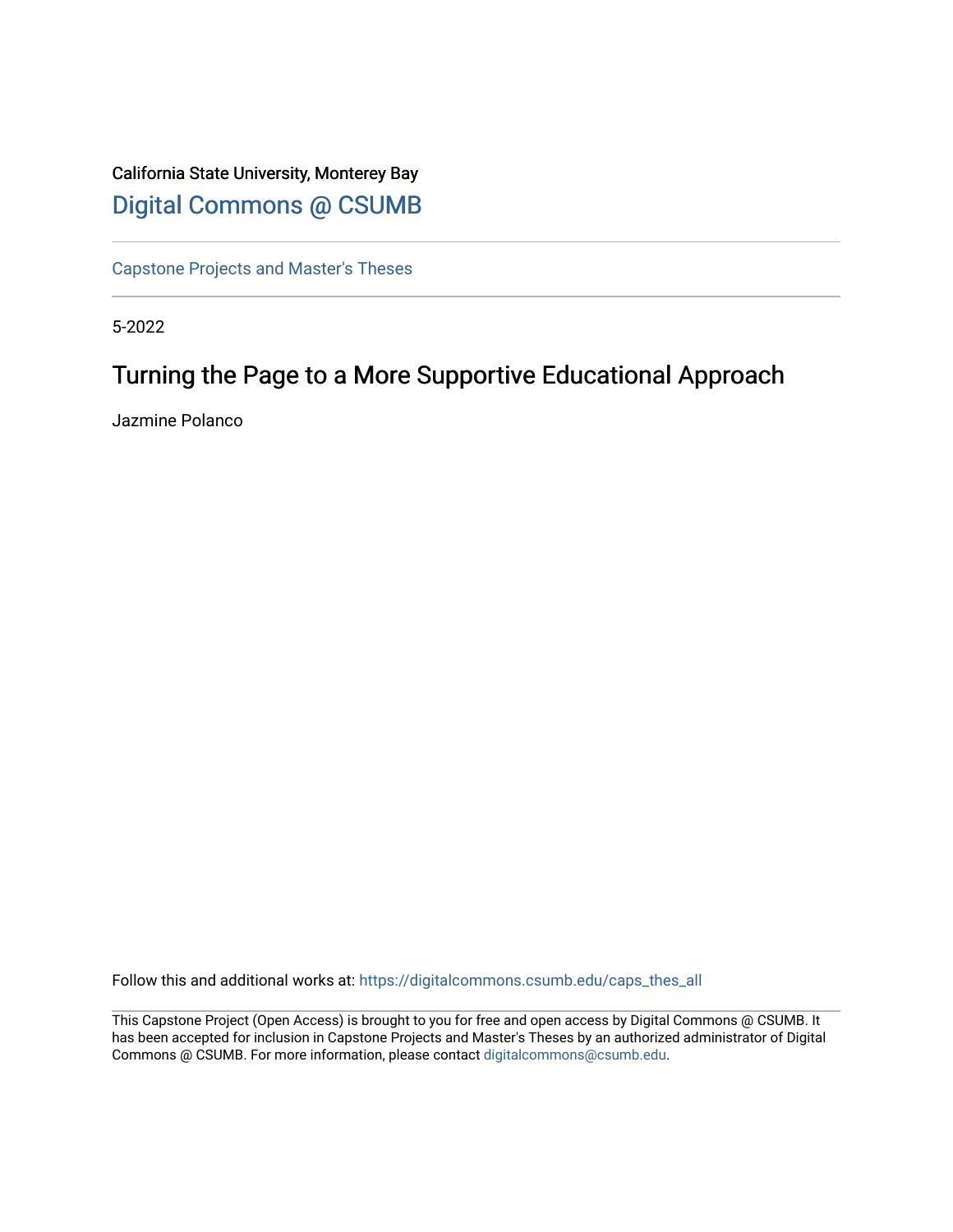# **Turning the page to a more supportive educational approach**

Jazmine Polanco

Department of Education: California State University Monterey Bay

Ls:400 Senior Capstone

Dr.Patty Whang

May 21, 2022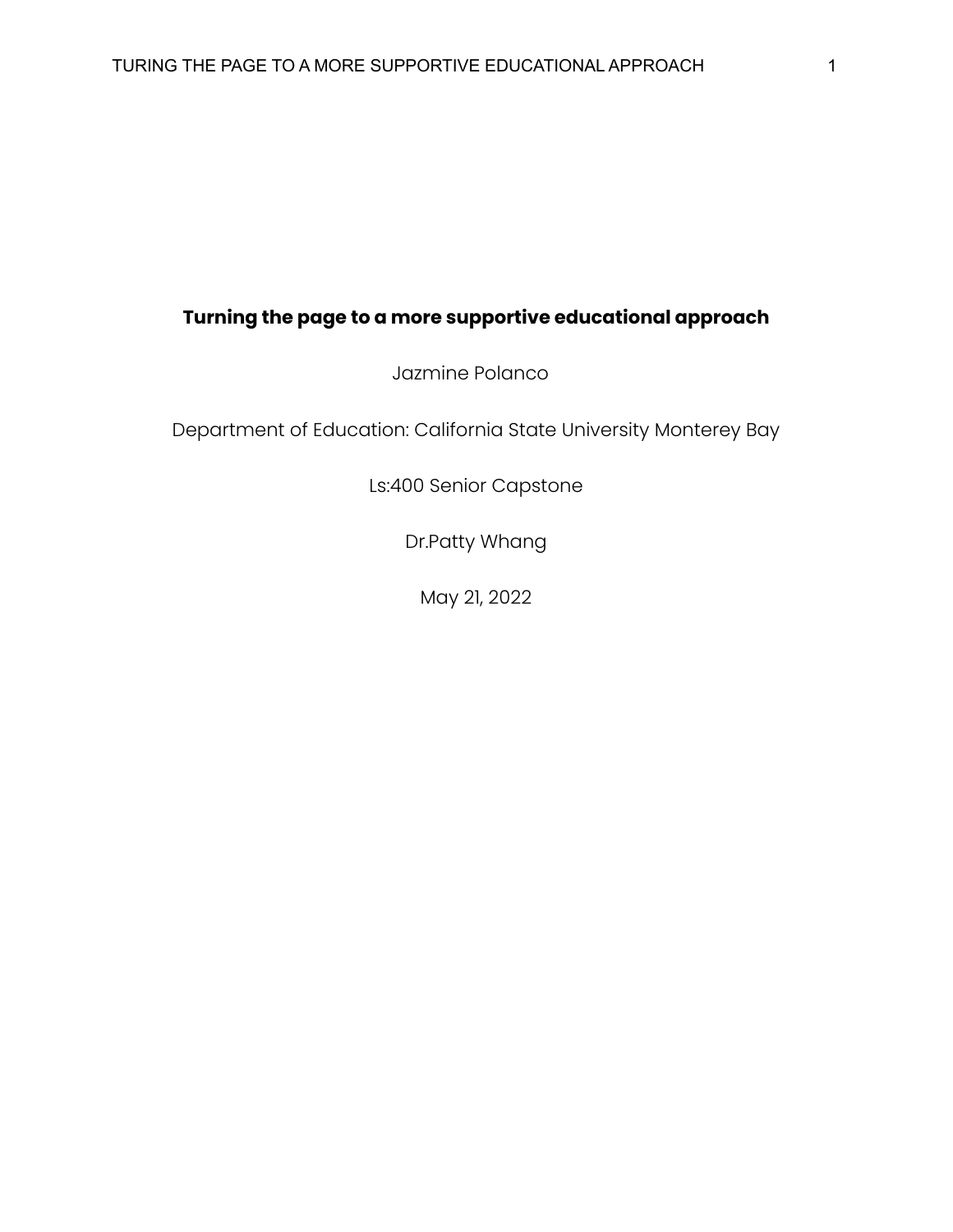#### **Abstract**

The focus of this Capstone Project is on lessening the negative impacts on students that occurred because of the transition from remote learning to in-person learning. It's essential for students and teachers to get the necessary support and resources they need in order to be in to better their learning and grow in their academic fields. There are children who have only experienced remote learning and may be facing challenges after the transition to in-person instruction. It is argued that a lack of support can negatively impact the student's engagement and motivation to continue learning. After interviewing administrators, teachers, and instructional aids, three action options emerged and were explored as ways to address the issue presented. Based on an analysis of the interviews and the relevant research literature, the researcher used what they learned to formulate an action that responded in a way that inspires, informs, or involves a particular audience.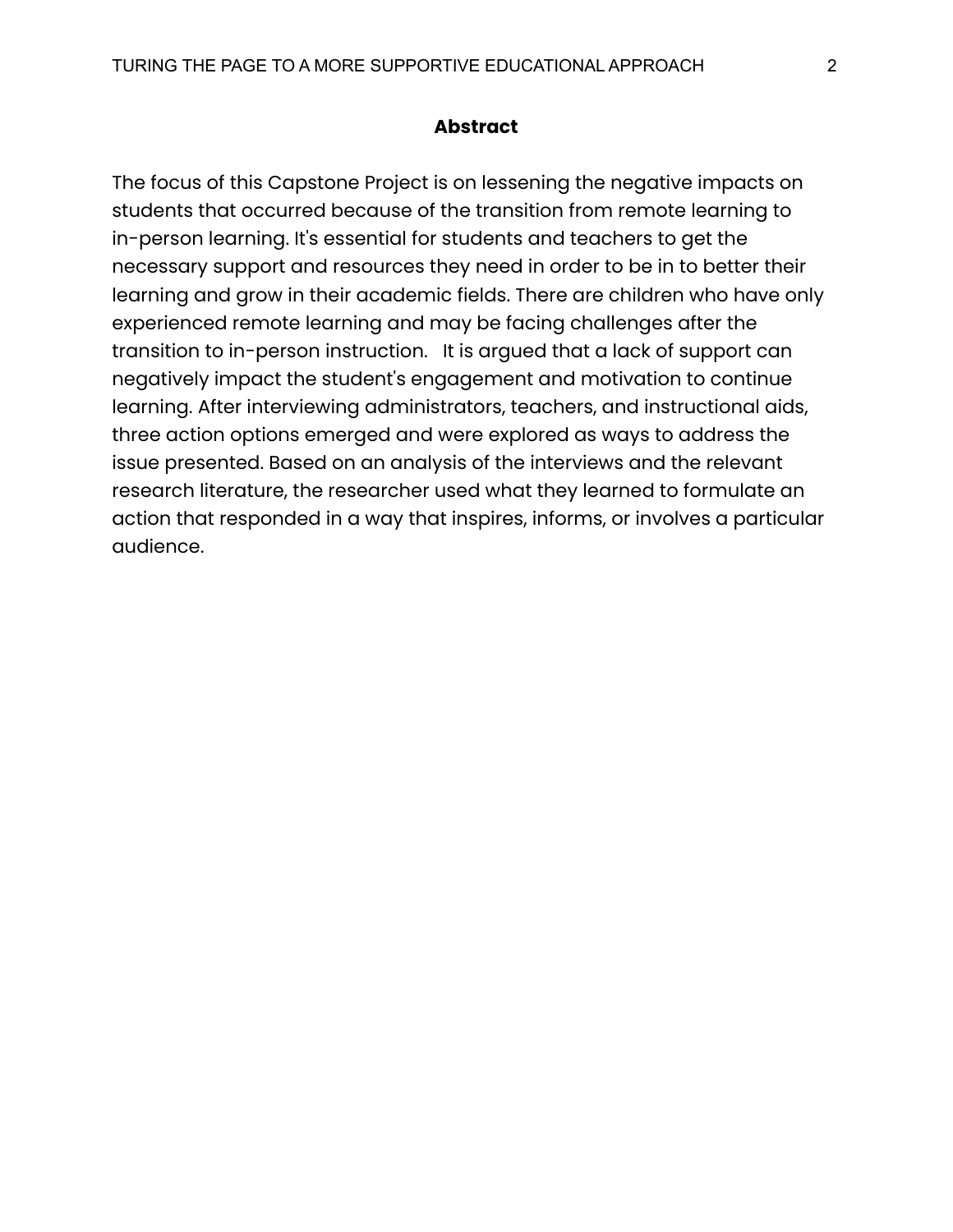#### **Turning the page to a more supportive educational approach**

During my first week as an instructional assistant for kindergarten through fifth grade, I observed the interactions between the teachers and their students. I was excited yet nervous because I was entering a new environment. I already had experience working with students in an after-school classroom setting, both virtually and in-person, but not in an in-person day school environment. I faced similar stressors getting my students to engage virtually like teachers and other staff members. I tried to support my students' needs during my after-school time, such as homework support, encouragement, guidance, etc. In the classroom with the students, I heard the joy in the student's voices when they shared what they learned and how they retained this knowledge. I saw the ways the students explored their classrooms with their classmates. It was magical to see the excitement on the students' faces when they learned something new from reading. I also felt the teachers' stress daily due to the constant struggle for support. I observed the teachers share with their peers what their go-to resources are, they also shared those with me. Which made me feel involved and a part of their community. Although we tried our best to support each other, frustration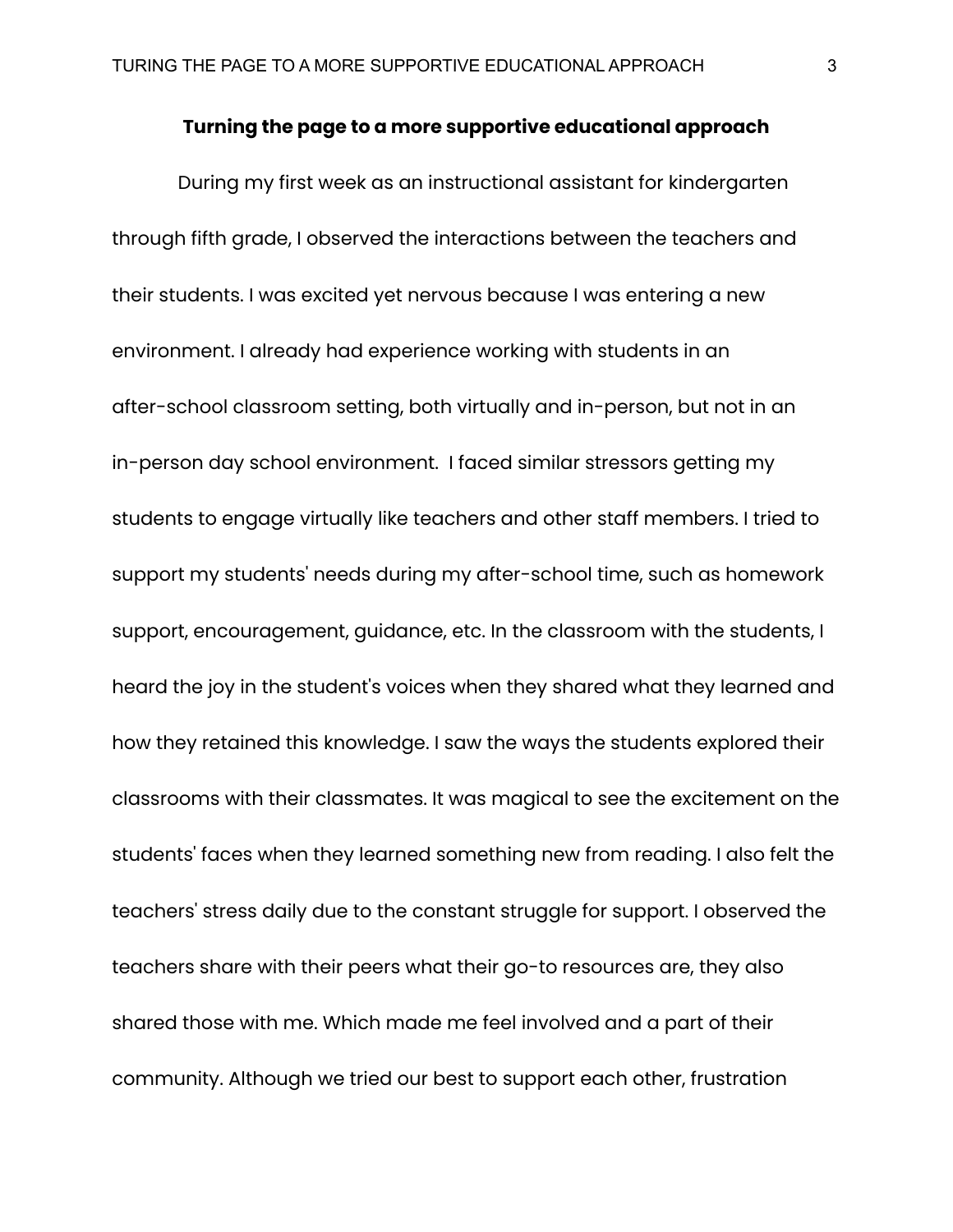arises from the pressure from the parents, the lack of knowledge given in response when asked a question to the school board, and how these teachers were struggling within their classrooms.

I was assigned to be a "reading teacher" for kindergarten and first grade, that is not the official title of the staff (instructional aids) supporting the teachers, but rather the target focus for the students. This reading program ran based on the students reading levels and abilities; strangely enough, almost all the students returning to campus knew little to no sounds (phonics). I was excited to be working with the younger students but at the same time terrified. I knew that these young students had no experience in a classroom nor with other students; thus, I believed students had multiple layers of challenges. I began my new job not knowing what I would be diving into. At the beginning of the school year, the students were tested on their knowledge of phonics, reading, and writing skills. From there, the students were grouped based on their shared knowledge. In this reading program called PAF (Preventing Academic Failure), four reading teachers went through the different grade levels to support the students and the teachers. The support that these aides were providing the teacher and students was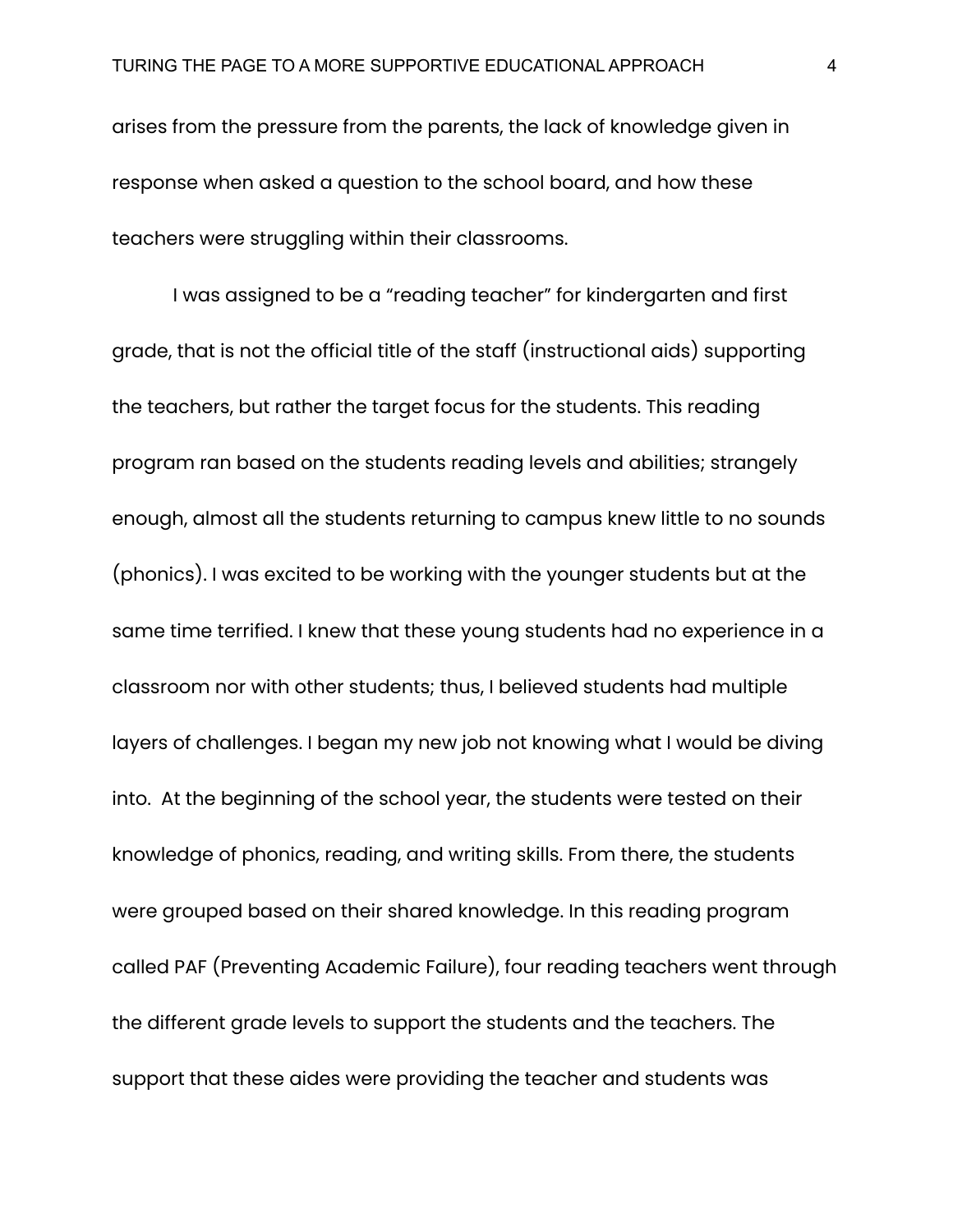extraordinary and it removed some of the stress that was placed on the teachers. This is due to the consent support being offered daily.

Unlike my coworkers, I was lucky enough to get the groups of students who had prior knowledge of reading and writing skills. Starting off, I was nervous, thinking that I might mess up or show the students the wrong thing. However, after consulting with my supervisor and the principal, I felt relieved that my work with the students was admirable. I saw how fast the students were learning in a short amount of time. The small numbers in these groups provided the students and teachers created a relationship that furthered the students' motivation to learn and grow. They came ready to expand their knowledge while wanting to share their stories of how they took what they learned and applied it to their everyday lives.

At the same time, learning and reading don't always come easy. I had students who, I had observed their abilities during our group time, knew how to pronounce the words but when asked to read the following sentence, they panicked. Their minds became flustered, and they randomly tried to figure out the sounds or say a sound they had heard before. After redirecting and calming the students, they could regather their thoughts and read the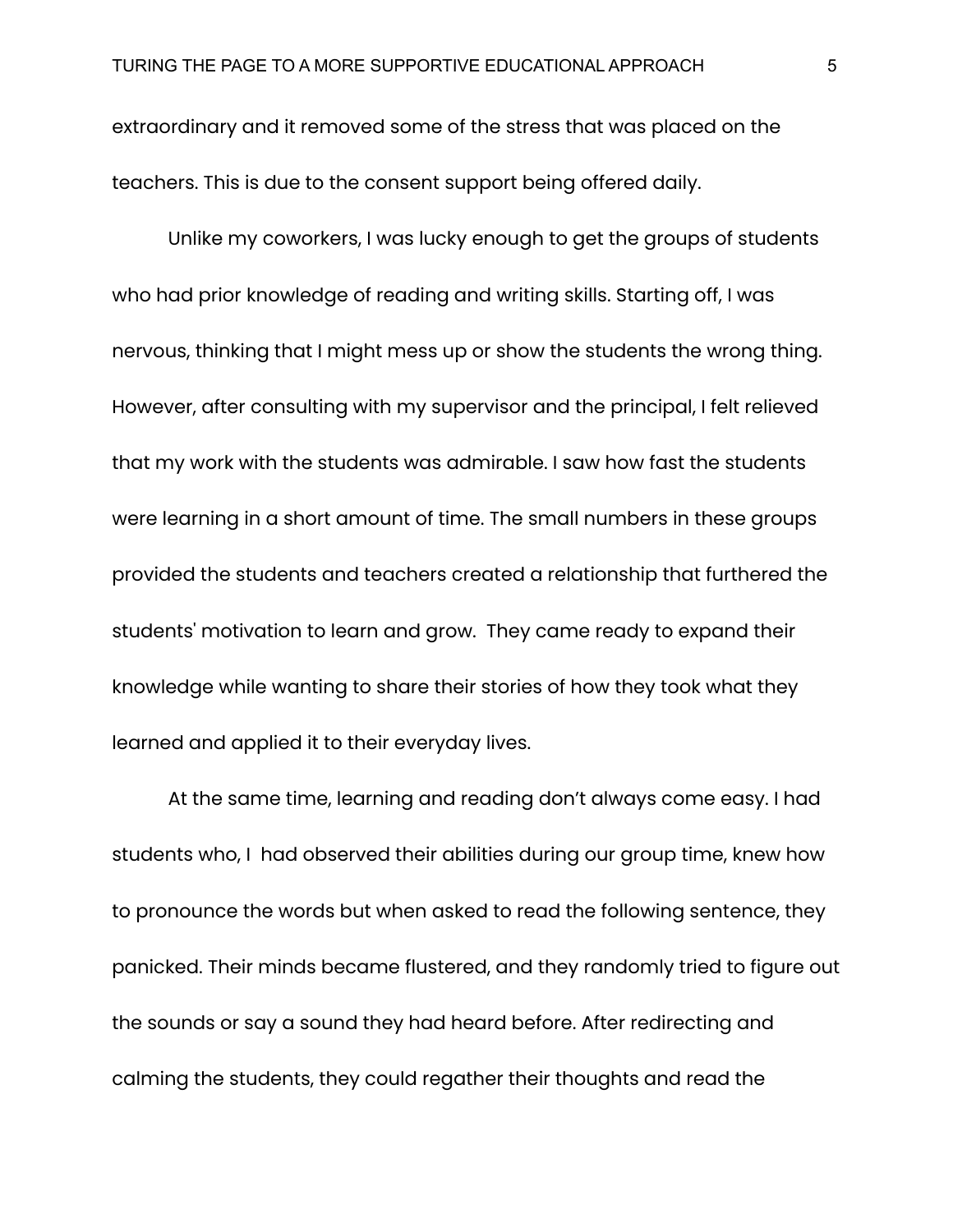sentence with flying colors. If these students were not given the opportunity to relax and gather their thoughts, they could be overlooked and fall through the cracks.

The first-grade teacher I was working with came to me sharing her gratitude for the support I have provided to her students despite only working with them for 25 minutes. She shared that in her previous years as a teacher, she always had aides in her class to help the students, especially those who were struggling, but since returning to campus, they took aid out of the classroom . Ms.Sue<sup>l</sup> had students who didn't know how to sing the Alphabet song in first grade. She asked me " how am I supposed to teach all the other subjects like math or science when half of my students can't read the questions or notes?". A common question and concern that teachers face, especially after remote learning for two years.

#### **Literature Synthesis & Integration**

At the beginning of 2020, there was a global pandemic issued, causing school closures. Many families, teachers, and students were affected by these school closures. After nearly two years of schools being shut down and

pseudonyms have been used for the names of people, places, and organizations.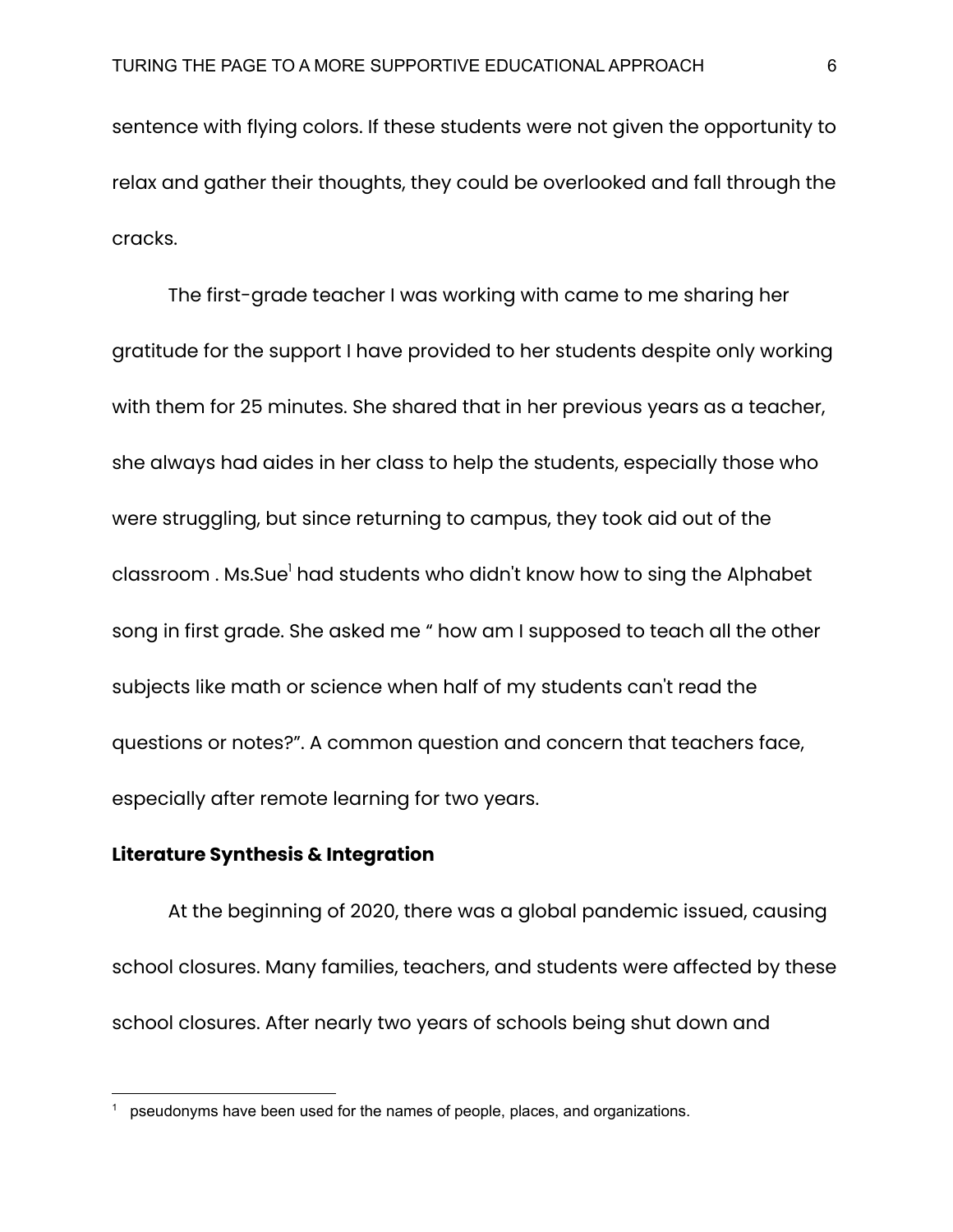rushing to implement new 'norms' of education, an educational gap within the classroom has increased. This leads us to think about the effects distant learning has on the education system, the classroom environment, and the relationships the teacher establishes.

## **What is the Problem/Opportunity?**

During this transition from remote learning to in-person learning, the administration has observed multiple drastic changes in their student's behaviors, abilities, and needs. "more than 97% of educators reported seeing learning loss in their students over the past year when compared to children in previous years, and 57%, estimated their students are behind by more than three months in their social-emotional progress"( Dickeler, 2021).

During this shutdown of many schools with a high population of low-income families, we could not provide the proper resources. With the shut down of schools, the lower-income communities "struggled for weeks, some more than a month, just to begin online learning. They scrambled to buy computers and hot spots, even as the onslaught of demand led to long delays." ( Esquivel, Blume, Poston and Barajas, 2020). Thus widening a gap for low-income students of color reinforces the struggle for support and the lack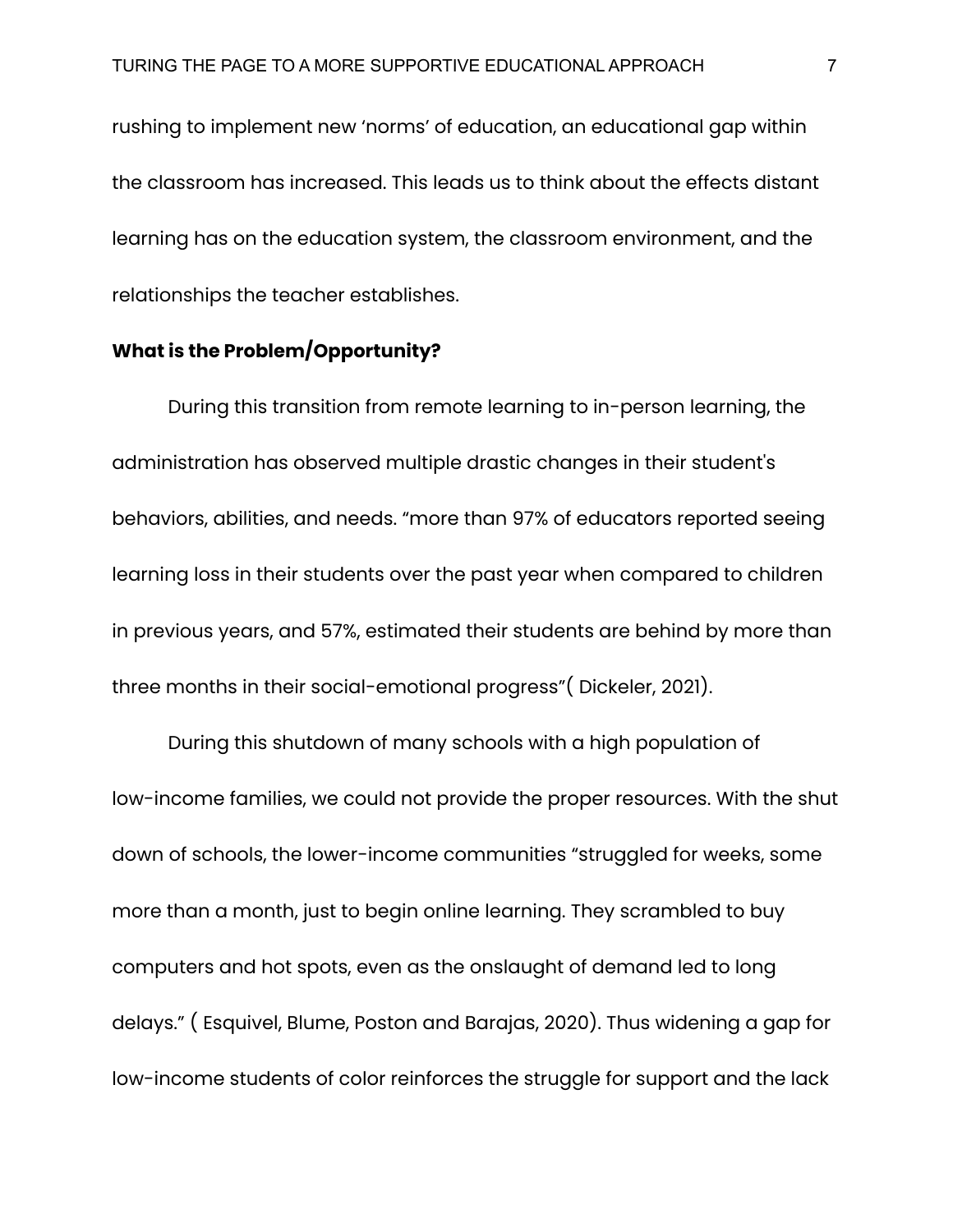of resources. " Educators in schools in areas with higher poverty found virtual classes especially ineffective, heightening concerns that Covid-19 exacerbated educational inequalities." ( Dickeler, 2021). " Although it's common for all schools and districts to struggle with finances, absences of students, providing the proper resources, its dispositionally common for lower-income schools to be affected the most. " While there are deficits across demographic groups, the gaps were larger in schools that serve predominantly Black, Hispanic, or low-income students" ( Goldstein 2022).

## **Why is it an Issue/Opportunity?**

This is an issue because students were thriving in an in-person classroom who are now struggling to stay above the educational gap that was created. This is also an issue because, without the proper support given to teachers and students, there will be no improvement for the students, thus creating a constant game of catch-up. "As the pandemic enters its third year,.... shows that about a third of children in the youngest grades are missing reading benchmarks, up significantly from before the pandemic." ( Goldstein 2022). Since children have spent the last three years outside of the classroom, teachers need to review and reteach the basic necessities of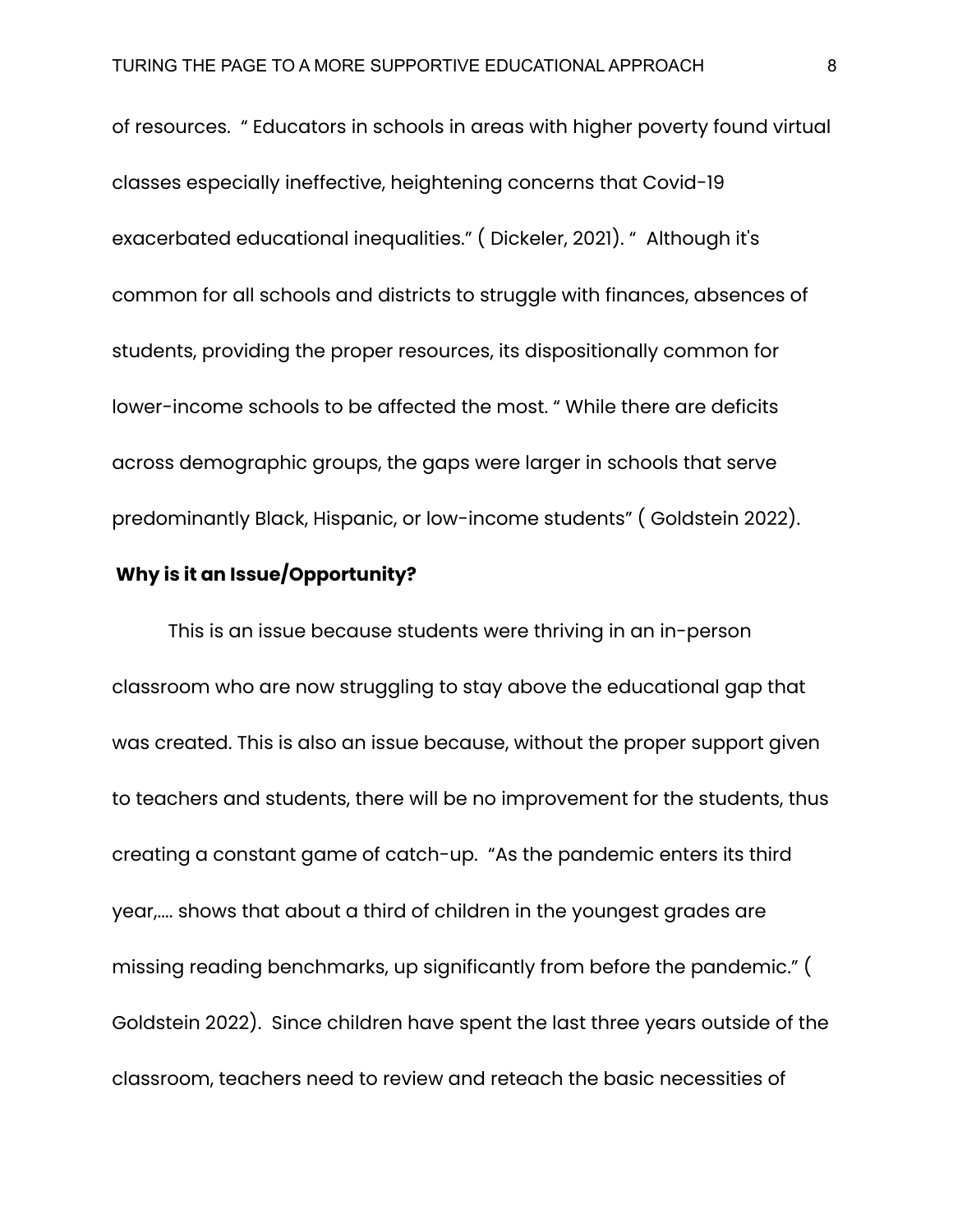education to the students. " For the youngest learners … it's not just picking up where you left off; it's actually starting all over again..... "We have first-graders who can't sing the alphabet song," "We're seeing first graders coming in with no familiarity with the text." ( Jacobson, 2022).

Since children and families have been struggling to retain the necessary resources to obtain a successful education, it's putting a strain on their emotional needs that can cause anxiety and depression. " These inequities threaten to exacerbate wide and persistent disparities in public education that shortchange students of color and those from low-income families, resulting in potentially lasting harm to a generation of children." ( Esquivel, et al. 2020).



*Image 1. Data based on a survey viewing the impacts of the pandemic on academic learning.*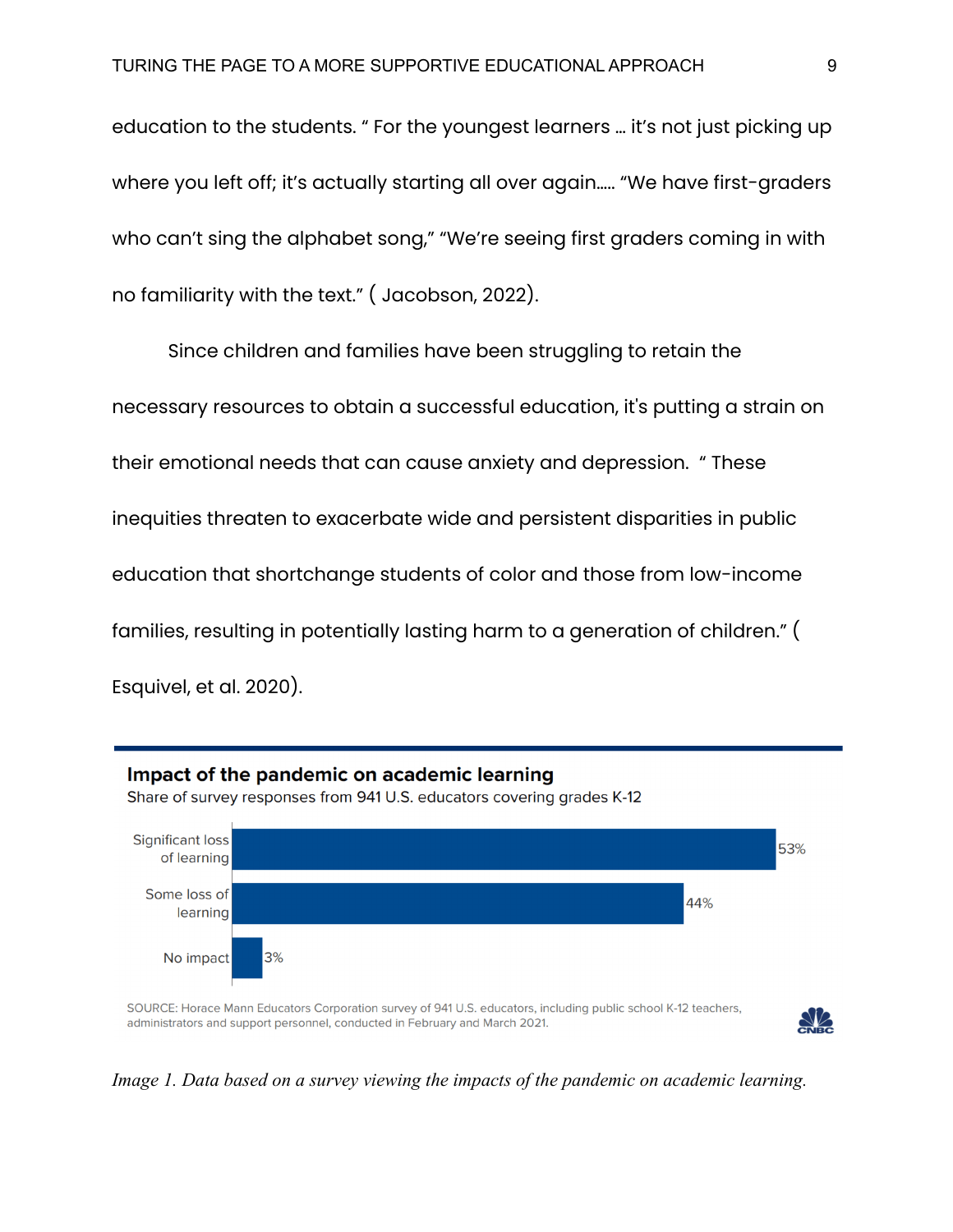## **What Has and/or Should Be Done?**

Despite the research that teachers and children have been drastically affected by the pandemic, sadly, teachers are getting laid off due to recent budget cuts. " Advocates for low-income children challenged layoffs by seniority… They argued that the last-in, first-out system of layoffs disproportionately harms low-income schools, staffed by new teachers, and doesn't factor in teacher effectiveness.". (Fensterward 2022). These layoffs affect the personnel that should be placed in the classroom to support and nurture the children and teachers. " What's also different this year is that for the first time, classified employees, including kitchen workers, janitors, and special education aides, must also be given notices by March 15, or else their jobs will be shielded from layoffs."

However, research shows that if there are instructional aids and other trained personnel in the classroom, and they remain in the school, they provide the necessary support to improve the growing educational gap. "Research suggests that in-school tutoring from a highly trained teacher or aide, ideally one-on-one or in a small group, can help students who are behind catch up academically ." ( Goldstein 2022). Teachers have also been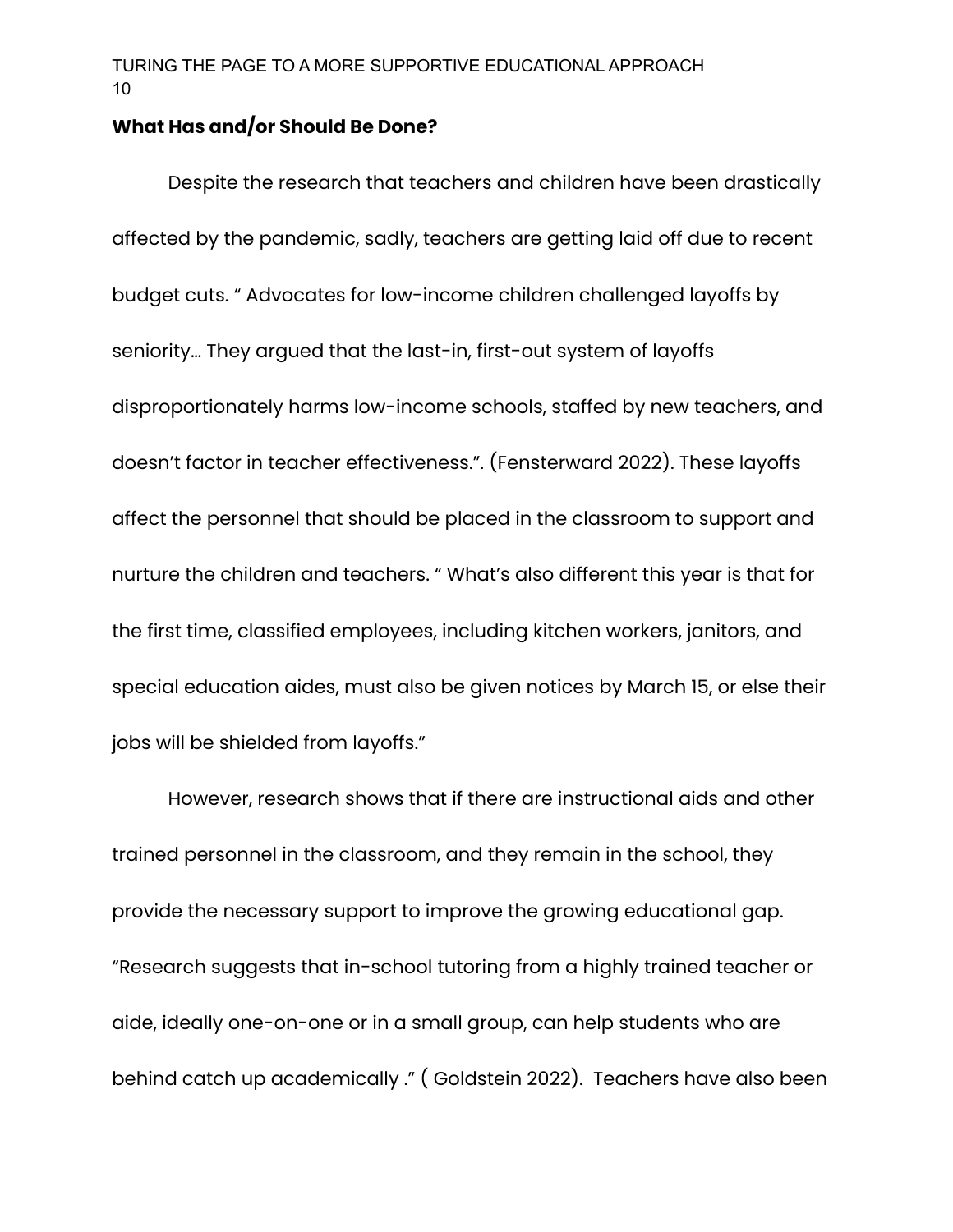advocating for support for themselves and focusing on the children. Luckily some of the funding has been placed to support the children with extra one-on-one tutoring with trained personnel, including instructional aides. "Billions of federal stimulus dollars are flowing to districts for tutoring and other supports.." ( Goldstein 2022).

At the beginning of the pandemic, schools were not required to partake in state-mandated testing; however, there has been a shift to reincorporate them back in. Although there are mixed feeling about assessing students, this is helpful for the teachers so they can create an effective lesson plan for students. A high school student from New York shares, " they should plan on testing students this year, in part to measure the "educational inequities that the pandemic has exacerbated."I agree with this statement because of how far behind I know some people are in school; teachers should know what they need to help more on."

#### **Conclusion**

Overall, the transition from virtual learning to in-person learning has some drawbacks; some drastic changes need to be made and considered to support those in need. If there is support in the classroom, where teachers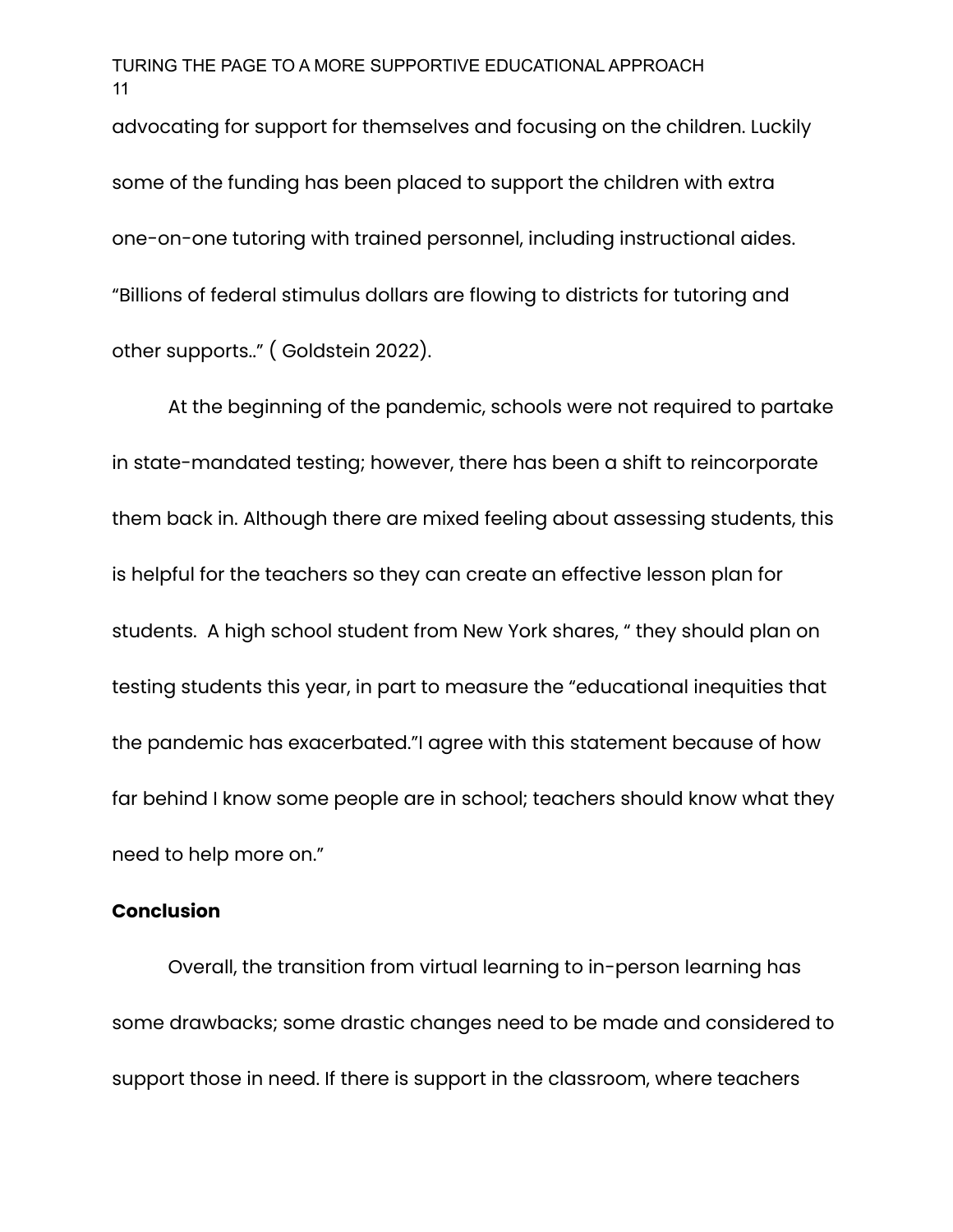and students are allowed to have more one-on-one time, there will be more successful for those children in need. There has to be a way to keep the necessary trained personnel at the school, including classified employees, to help this shift to a better, more supportive educational environment.

#### **Method**

For this Capstone Project, I investigated how elementary school teachers and the principal at Ocean Elementary School<sup>2</sup> view the impacts that occurred during the transition from remote learning to in-person learning and what they thought could be done to improve it. This is also important because there are children who went into a classroom with no prior knowledge or skills, so they fell behind at a significantly higher rate and many teachers cannot fully support them. Also, this is important because stakeholders had an opportunity to express their perspectives on an issue that became a national concern. Based on an analysis of the data and the relevant research literature, I used what I have learned to formulate an action that responded to the impacts that occurred during the transition from

<sup>&</sup>lt;sup>2</sup> Pseudonyms have been used for the names of people, places, and organizations.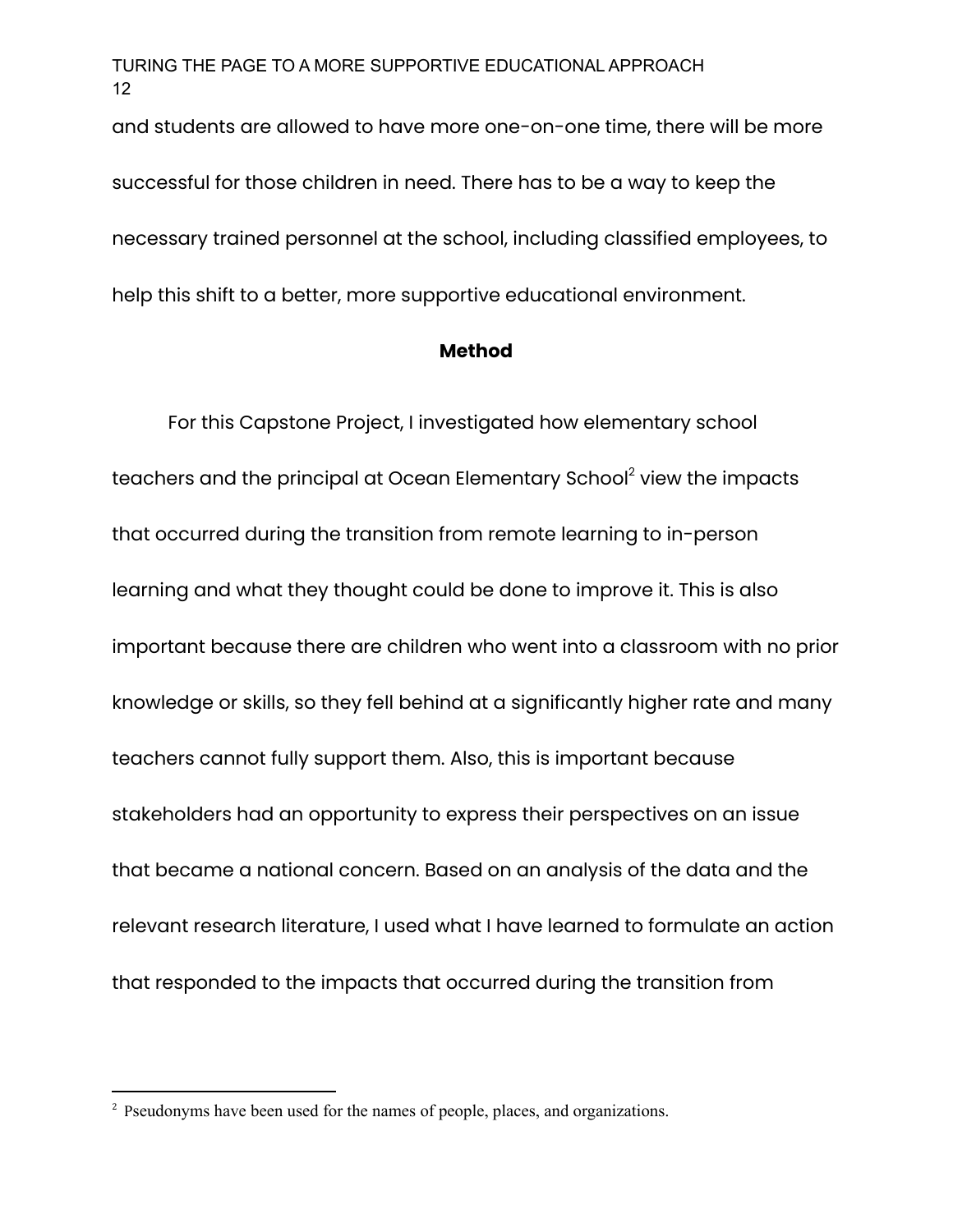remote learning to in-person learning in a way that inspired, informed, or involved a particular audience.

#### **Context**

The location of Ocean Elementary School is in a middle-class housing community. It is a couple of minutes away from a fire station. Recently there has been a lot of construction building new homes and adding to the main road connecting to a highway. Hollister used to be a rural town; however, there has been recent expansion development. There is a mix of different ethnicities of students in the school, with 62.9 percent of students being Hispanic or Latino, 26.4 percent of students being White, and 1.9 percent of students being African American. Despite the English Learning population being at 13.9 percent, there is only one staff member who speaks Spanish, making her the go-to communicator to all the Spanish-speaking families.

The school's structure comprises the main office as the center, with the grades surrounding it broken into quads. Facing the front office, to the left, is TK through first-grade classrooms. The classrooms alternate every other being, kindergarten then first. There is only one TK class which is the closest to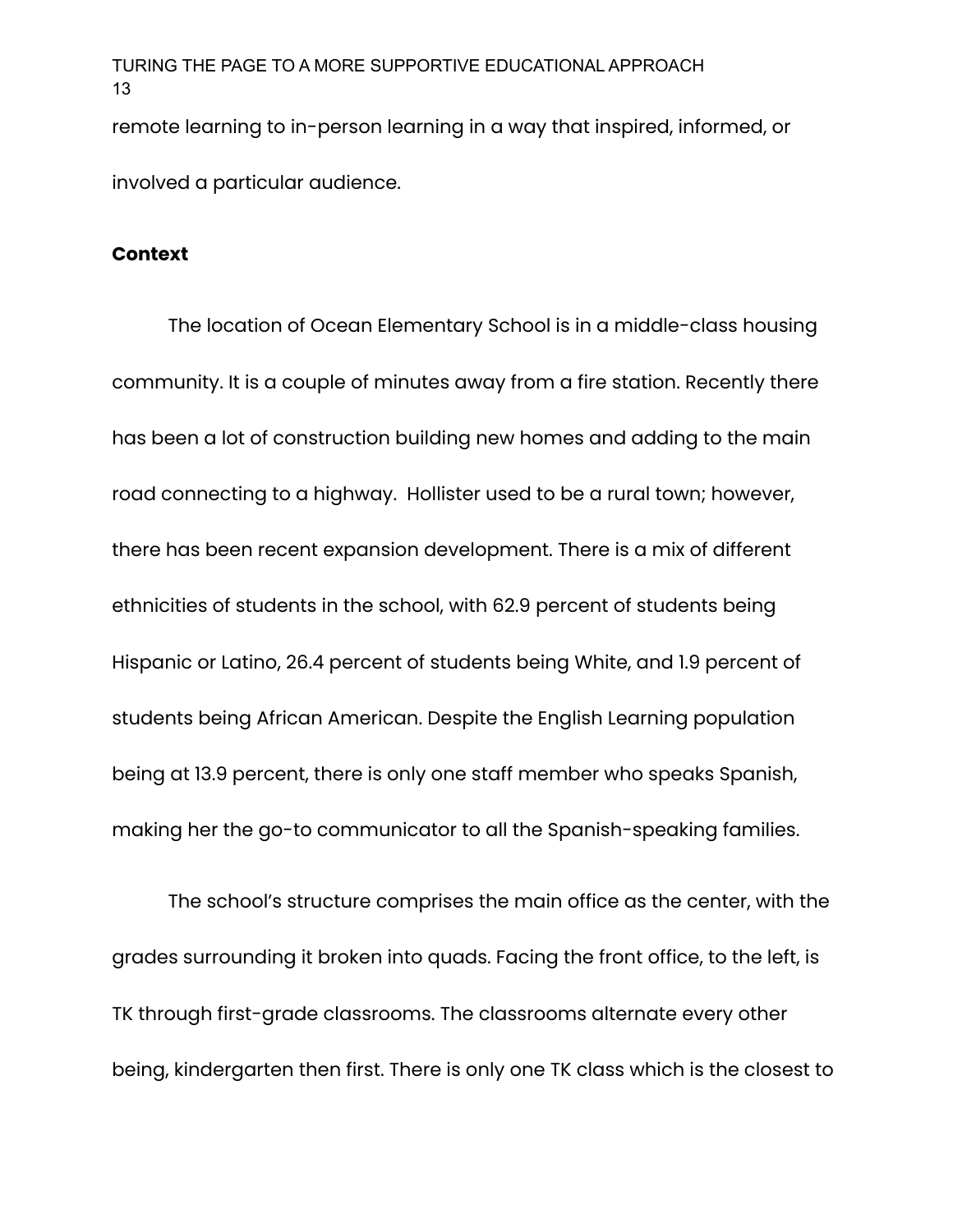the office. These classrooms have a divider that separates the grades yet still allows teachers to open it to talk to each other. Depending on the divider, some doors have a handle while some are heavy "curtains." On the right side are the second and third-grade classrooms. Similar to the younger grades, these classrooms have a divider. Also, on the right side, the last classroom closest to the field is the PE teacher's class, which is used for storage and PE during rainy days. There are benches and small garden spaces within the quads that students work on and interact with. The office is connected to a multipurpose room, nurse's office, counselor's office, and speech therapist's office. There is a cafeteria on the backside of the office, but it's only used to cook the food. The students eat outside on the benches surrounded by a chain-link fence. Along the side of the school, there are portable classrooms that house Special Education, fourth -eighth grade, the library, and storage. The library is across campus; it's in a classroom that took down the divider to expand the room.

#### **Participants and Participant Selection**

I interviewed the school's principal and six staff members, including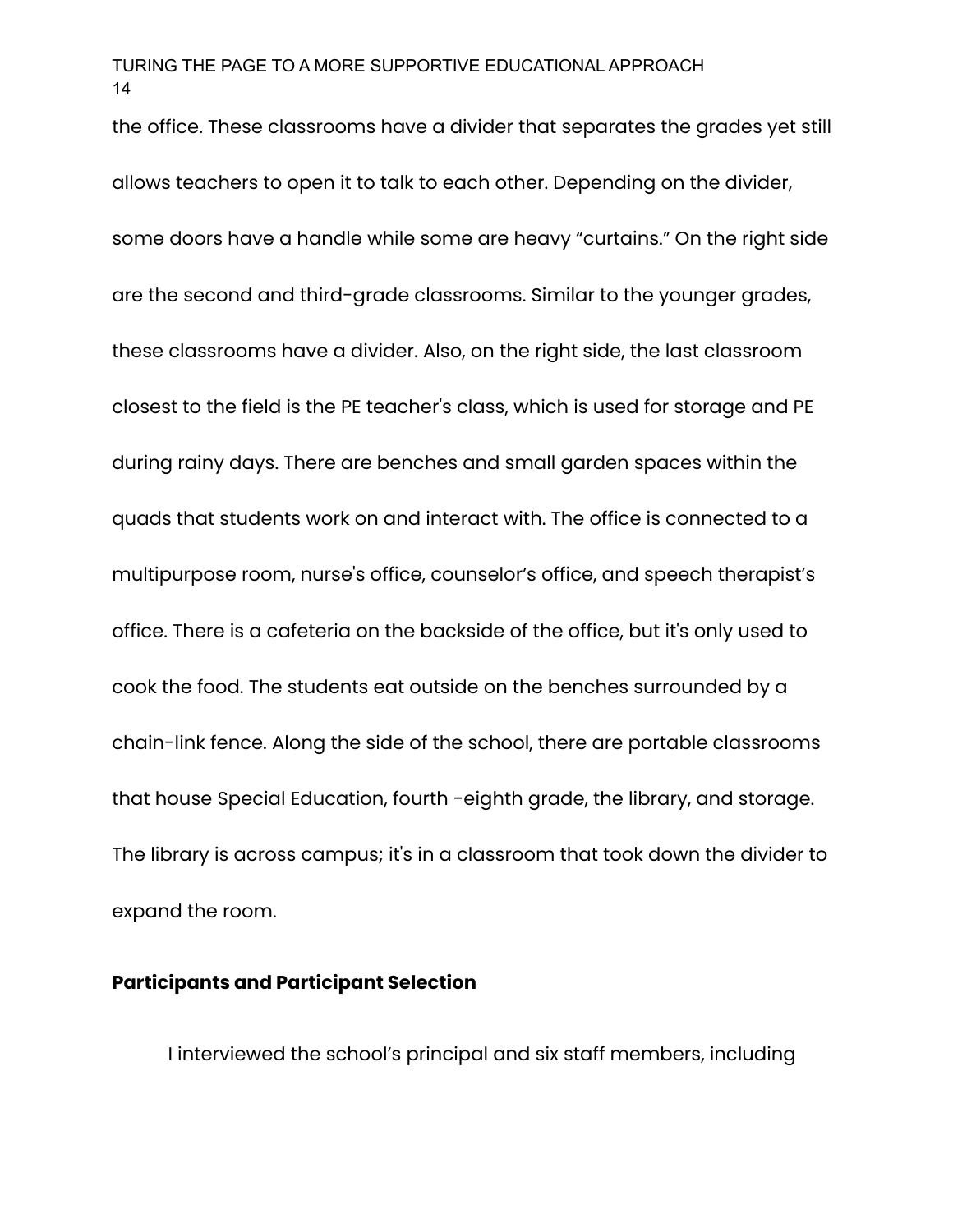teachers, instructional aides, and a speech aid. This group of prospective

participants was invited to participate because of their relevant influence and experience as teachers and aides; as well as the quality of actions seen through directly working with them. Note that Ocean Elementary School goes up to eighth grade; nevertheless, I focused on grades K-5.

## **Participants**

**Principal A-** A female educator who has been in education for 24 years.

**Teacher 1-** A female second-grade teacher. She finished school in 1992 with a multiple subject credential and a master's degree in teaching with technology.

**Teacher 2-** A female kindergarten teacher. She has been teaching at a variety of schools for 20 years.

**Teacher 3-** A female second-grade teacher. She has been in education for six years.

**Teacher 4 -** A female speech therapist that works with both special ed students and grade students. She has been a speech therapist for 12 years.

**Instructional Aid 1-** A female Instructional Aid that has been at the school for seven years.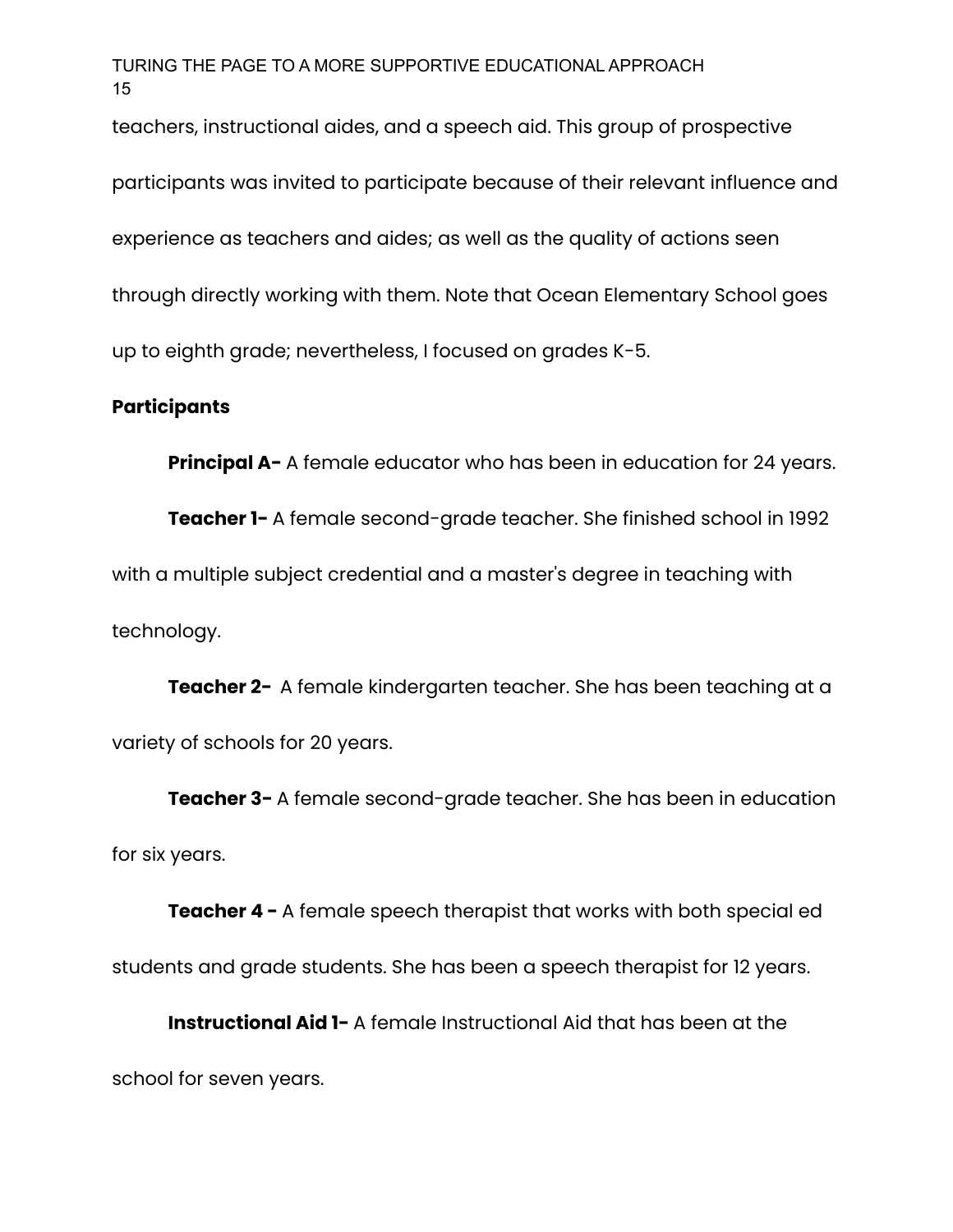#### **Researcher**

This topic is important to me because I have seen firsthand the effects of this transition on the student's educational, behavioral, and emotional needs. Another reason why this is important to me is because I had conversations with teachers about some of the issues that occurred during the transition.

I am similar to my participants in that I am concerned with the lack of resources and support for students, their families, and teachers. However, I differ from my participants because I am not a credentialed teacher. Also, I am not the one directly being influenced and affected by these issues daily.

I remained mindful of the terms I used because they might portray a different meaning than I was trying to display, leading to miscommunication. I also stayed conscious of any bias.

## **Semi-Structured Interview and Survey Questions**

1. Name, profession, and how long in their field.

2. What are some of the impacts that occurred during the transition from remote learning to in-person learning?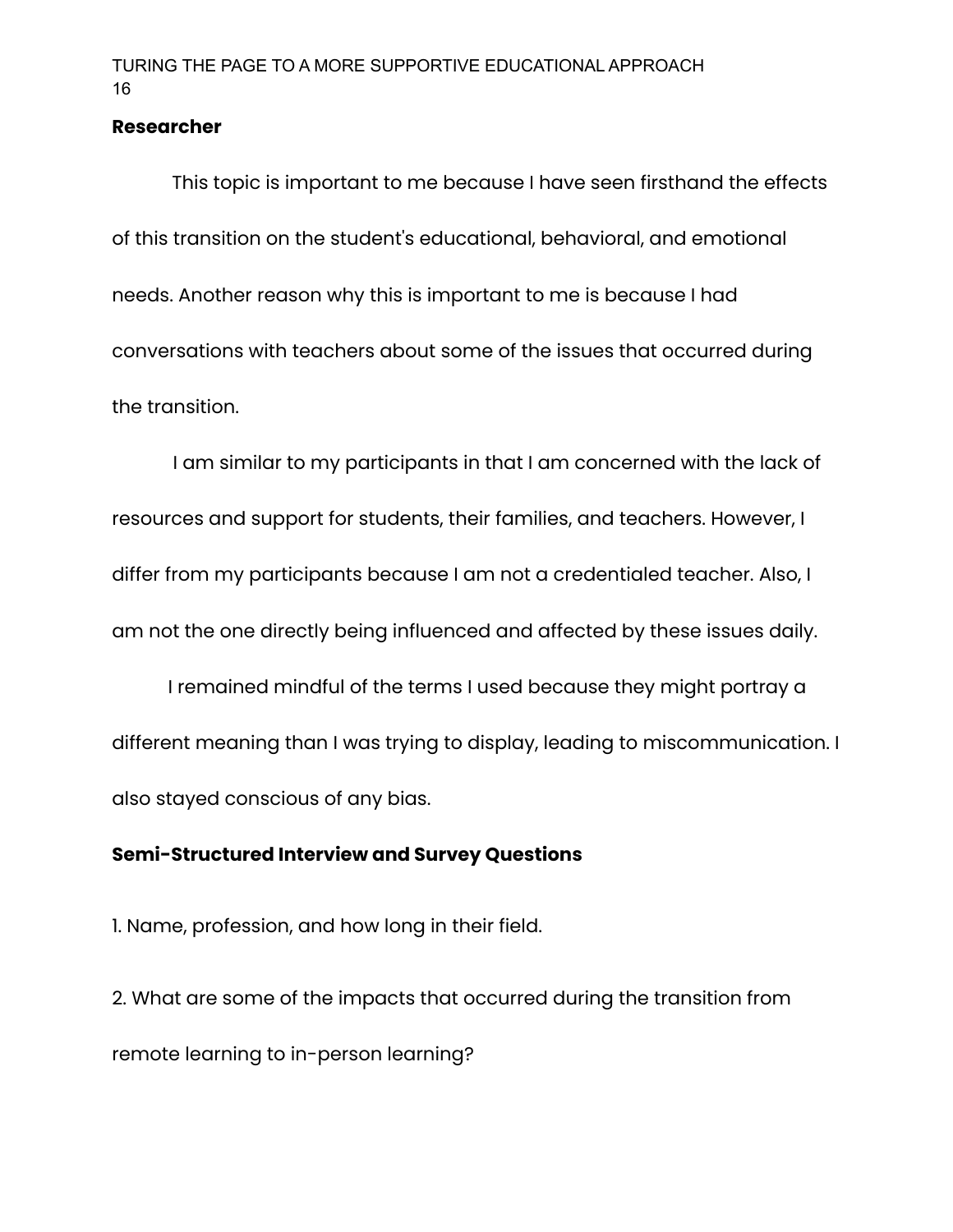What do you see as some of the advantages or successes of the transition?

What do you see as some of the challenges with the transition?

What are you most concerned about when it comes to the transition from

remote to in-person learning? Concerns about a learning gap, lack of funding

being properly implemented, lack of support for staff and students?

3. How do you think remote learning impacted students - in both good and

bad ways

4. What is currently being done to support the students who might be falling behind or through the gaps and what are the strengths and weaknesses of these efforts?

What more can be done to support teachers and students in the classroom with the transition?

5. What do you think should be done about these impacts that occurred?/What is being done to address the impacts?

How is funding impacting what is being done and what could be done?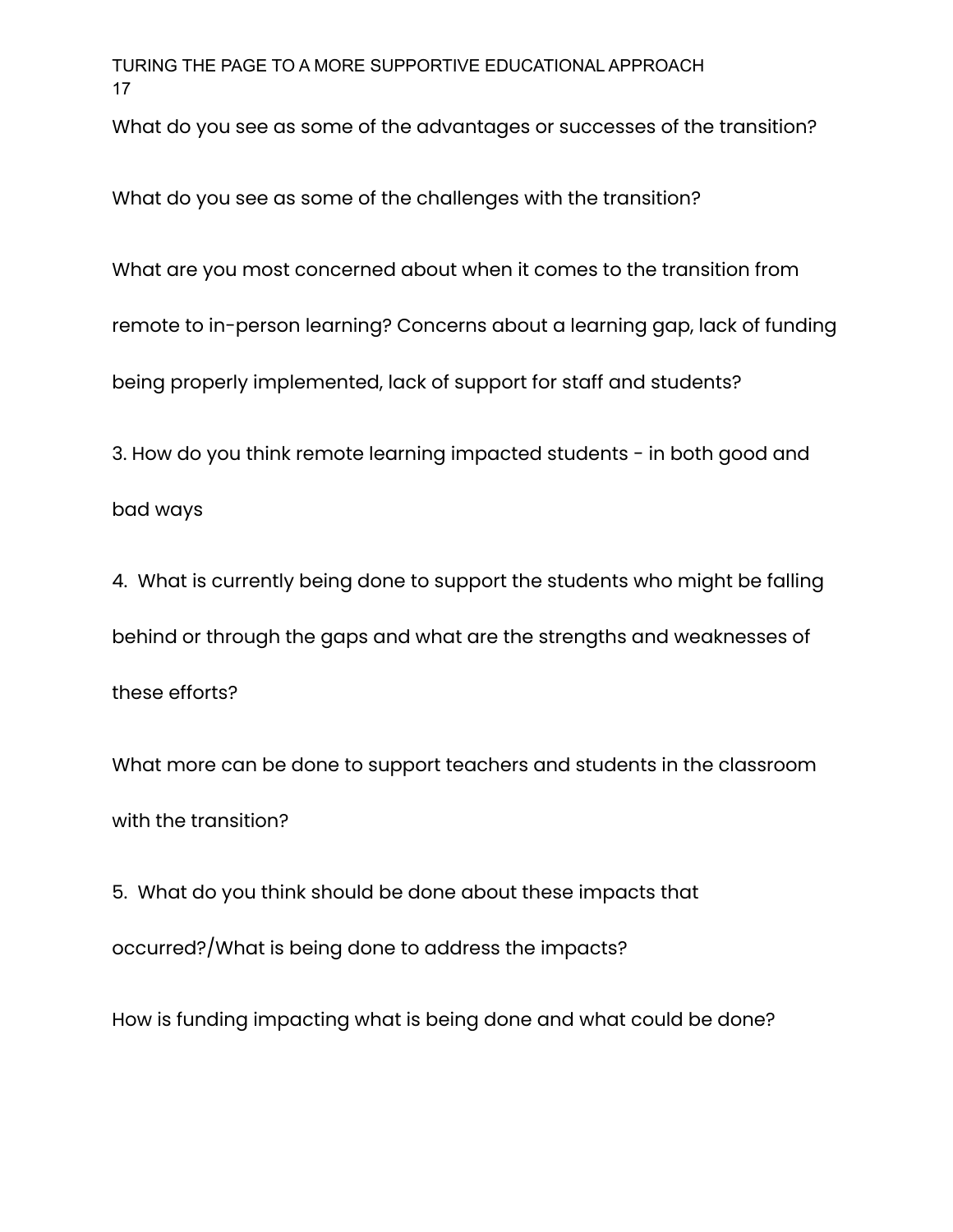If money was no object, how would you use it to address the impacts of

remote instruction on students? What other roles might this funding or lack of

funding impact?

When there are teacher helpers( instructional aids) in the classroom, are there any noticeable improvements for the students, teachers, and the school's overall environment?

6. What do you think are the challenges to doing something about these impacts?

7. Is there anything else that you would like to say about impacts that occurred during the transition from remote learning to in-person learning and ways to improve it? Or clarify anything regarding the things we have been talking about?

#### **Procedure**

Participants were interviewed via Zoom. All interviews were done individually, took less than 30 minutes, and were audio-recorded (with participant consent). A semi-structured interview format will be used for face-to-face interviews, to allow for follow-up questions to unclear,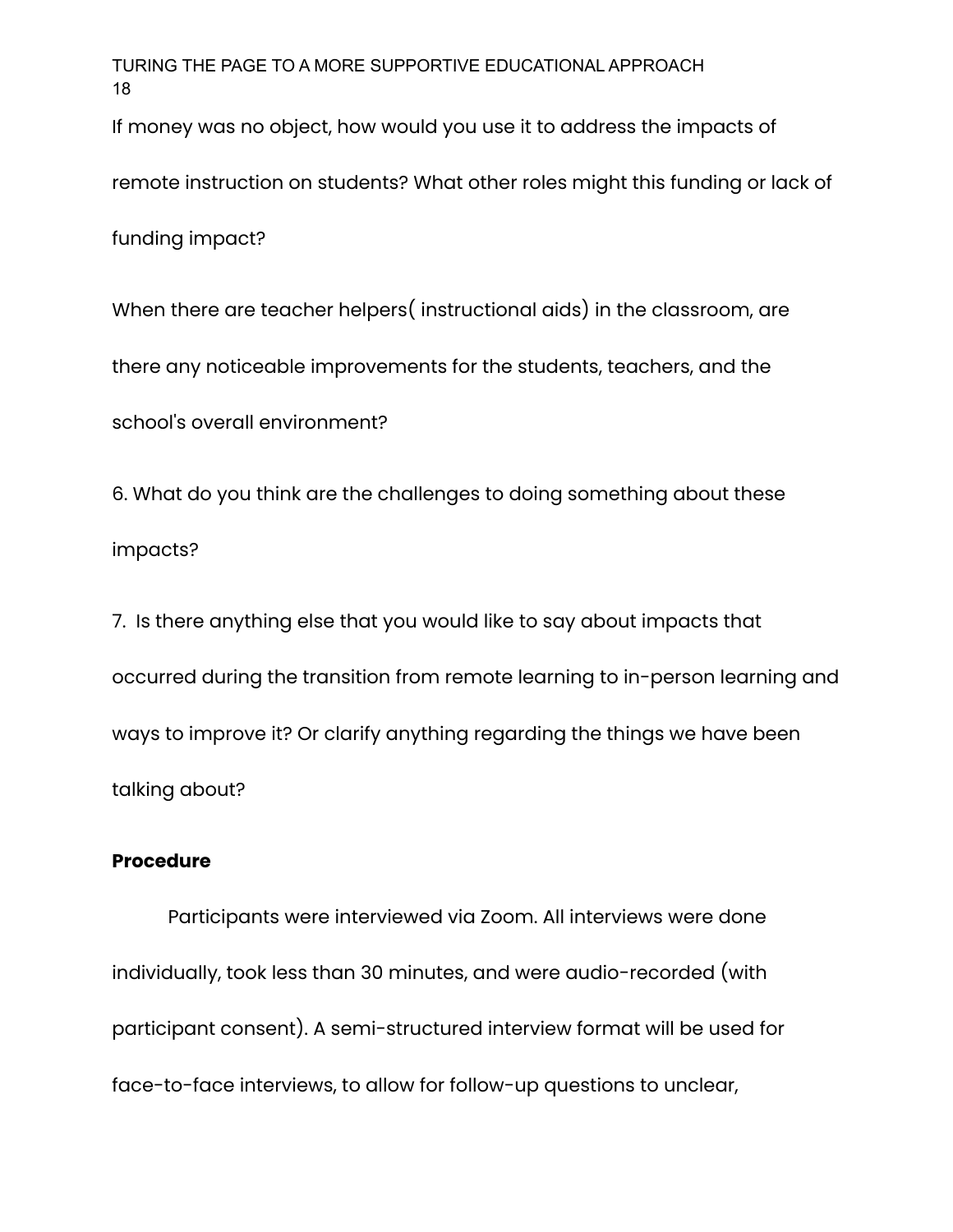interesting, or unexpected responses. All interviews/surveys will be scheduled

at the convenience of the interviewee.

#### **Data Analysis**

Transcribed interviews were coded and analyzed for emergent themes.

#### **Results**

For this Capstone Project, elementary school teachers, instructional aides, and the principal were interviewed to see what they thought could be done to improve the impacts that occurred during the transition from remote learning to in-person learning and what they thought could be done improve it. This is important because there are students who are entering the classroom with no prior knowledge or skills, including behavioral, academic, and social-emotional. This led to many of those students falling behind at a significantly higher rate. many teachers cannot fully support their needs due to the lack of support and resources. Based on an analysis of the data and the relevant research literature, three themes emerged (see Table 1). Evidence-based decision-making requires evaluating each potential Action Option by the following criteria: the time required, effectiveness, and cost. It is essential to examine the time it requires to support these students and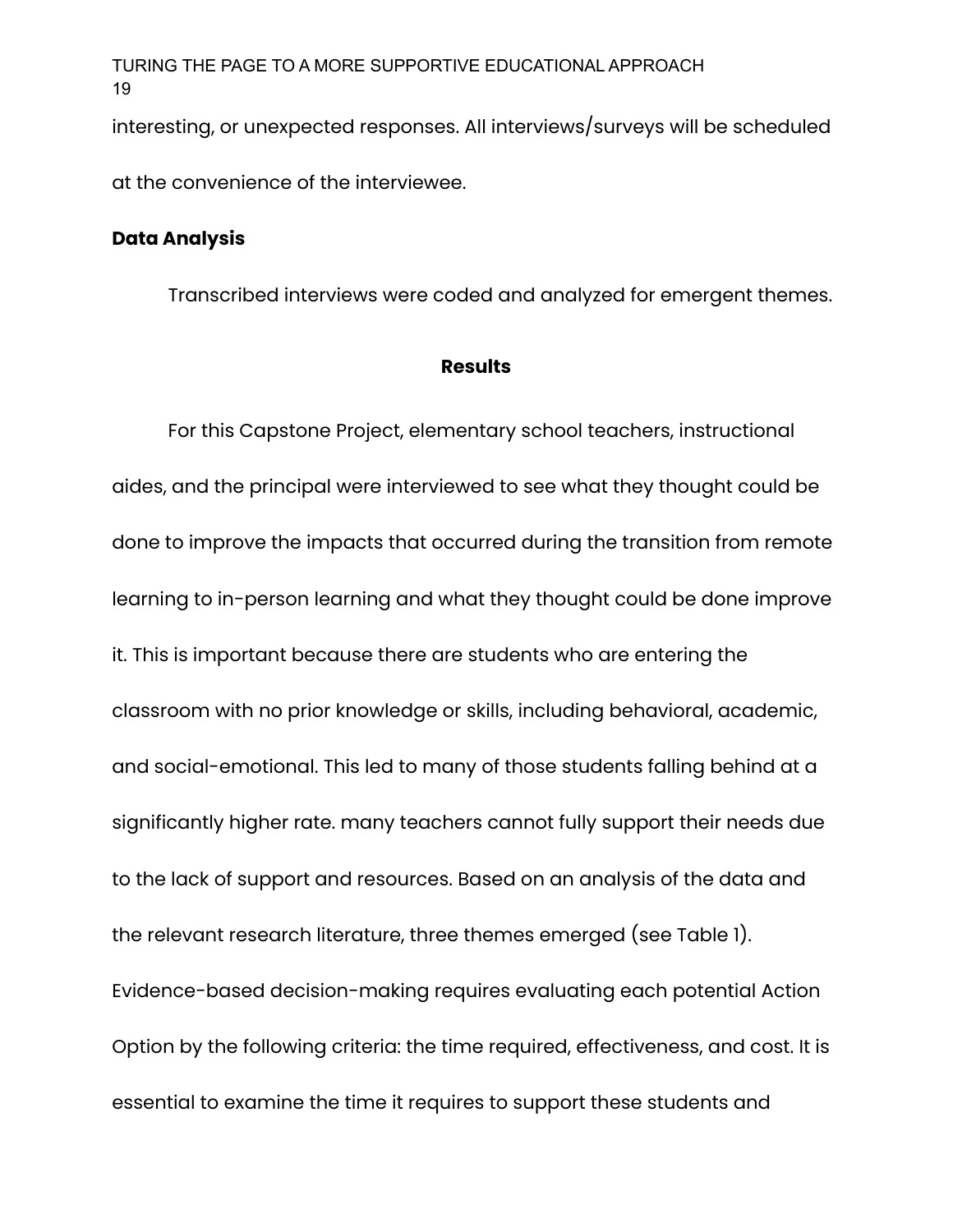teachers because it helps us determine how the remaining academic year

will run and time is already a factor that is working against teachers. Of course, we have to examine the effectiveness for both students and teachers. Effectiveness is also a necessary criterion because it analyzes the possibility and extent of success. Lastly, we have to explore how costs will affect the actions since the literature shows that there is a budget cut anticipated for this school year. Based on the evaluation of each Action Option, action will be recommended and justified.



*Image 1. Themes that emerged from the data and literature.*

*Table 1*

*Evaluation of Action Options*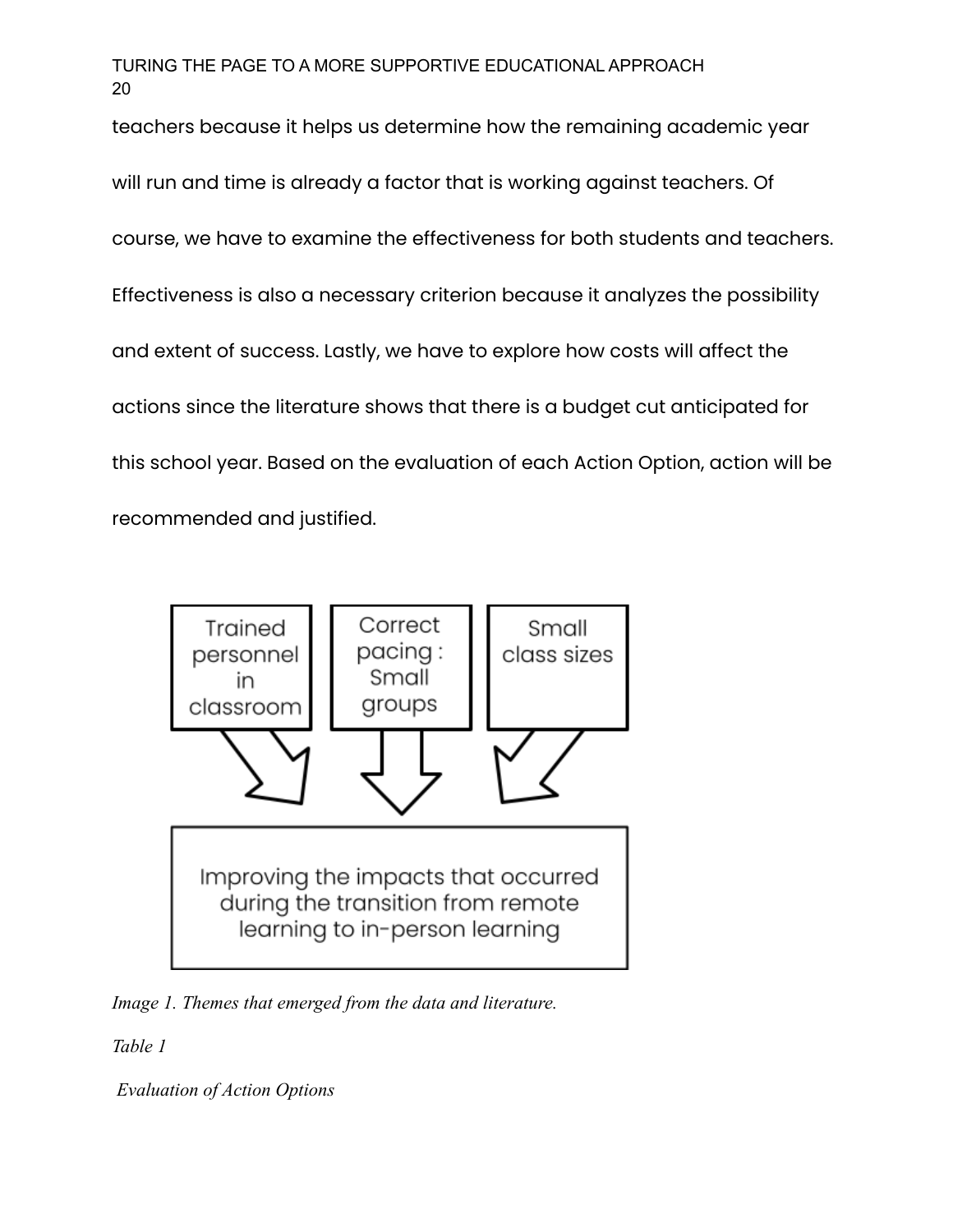|                                              | [TIME REQUIRED] | [EFFECTIVENESS] | [COST] |
|----------------------------------------------|-----------------|-----------------|--------|
| Trained personnel                            | High            | Medium          | High   |
| Correct pacing for<br>students: Small groups | Medium          | High            | Low    |
| Smaller class sizes                          | High            | High            | High   |

## **Trained personnel in the classroom**

Although time is not on their side, many teachers have expressed the needed for trained personnel in the classroom who can mimic the actions of the teacher. Since children have spent the last three years outside of the school, teachers need to review and reteach the " basics" to the students (e.g., ., holding a pencil, this is an environment for learning, hands to ourselves, etc.).

" For the youngest learners … it's not just picking up where you left off, it's actually starting all over again….. We have first-graders who can't sing the alphabet song….We're seeing first graders coming in with no familiarity with the text" ( Jacobson, 2022). If there are more trained helpers in the class, the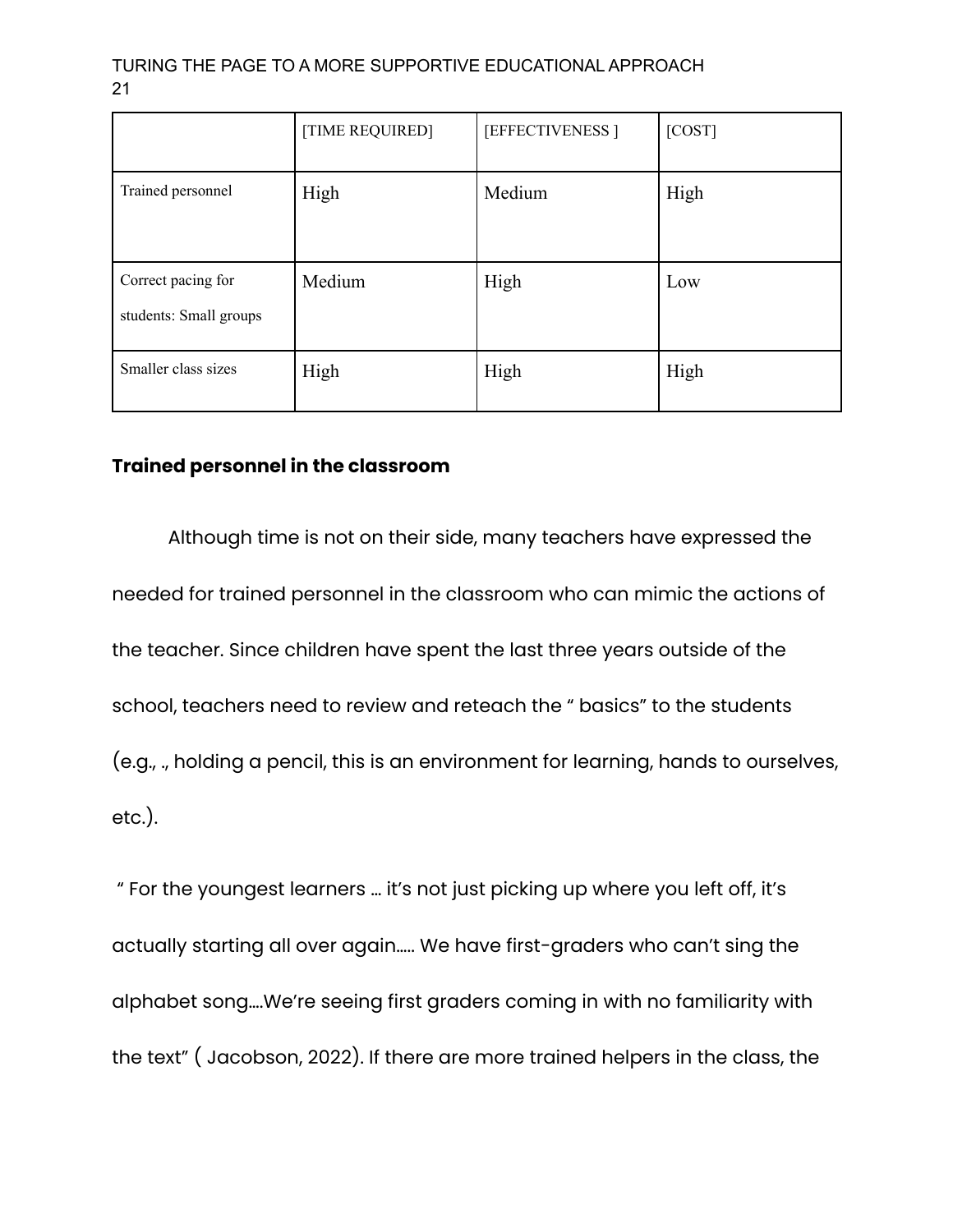teacher and students will move smoother through the curriculum since there is not as much stopping or backtracking. When interviewing the teachers, they all said that trained personnel were trained in the same manner as Instructional Aides. " Keeping the supported and trained personals for longer time. [ Instructional Aides ( IA) were already in the classroom during small reading groups but for only 25 minutes." ( Teacher 2, personal communication, April 13, 2022).

Also, during the interview process, there was a direct connection between having more trained personnels in the classroom and how valuable they are as direct resources. As pointed out through the data, there are still students trying to adjust to this in-person environment. When asked about the impacts of this transition, Teacher 2 responded, " Mental health of students, they are not used to the social setting of being around 25 other students. Behaviors, emotional issues, then suddenly going back to the classroom."

## **Correct pacing**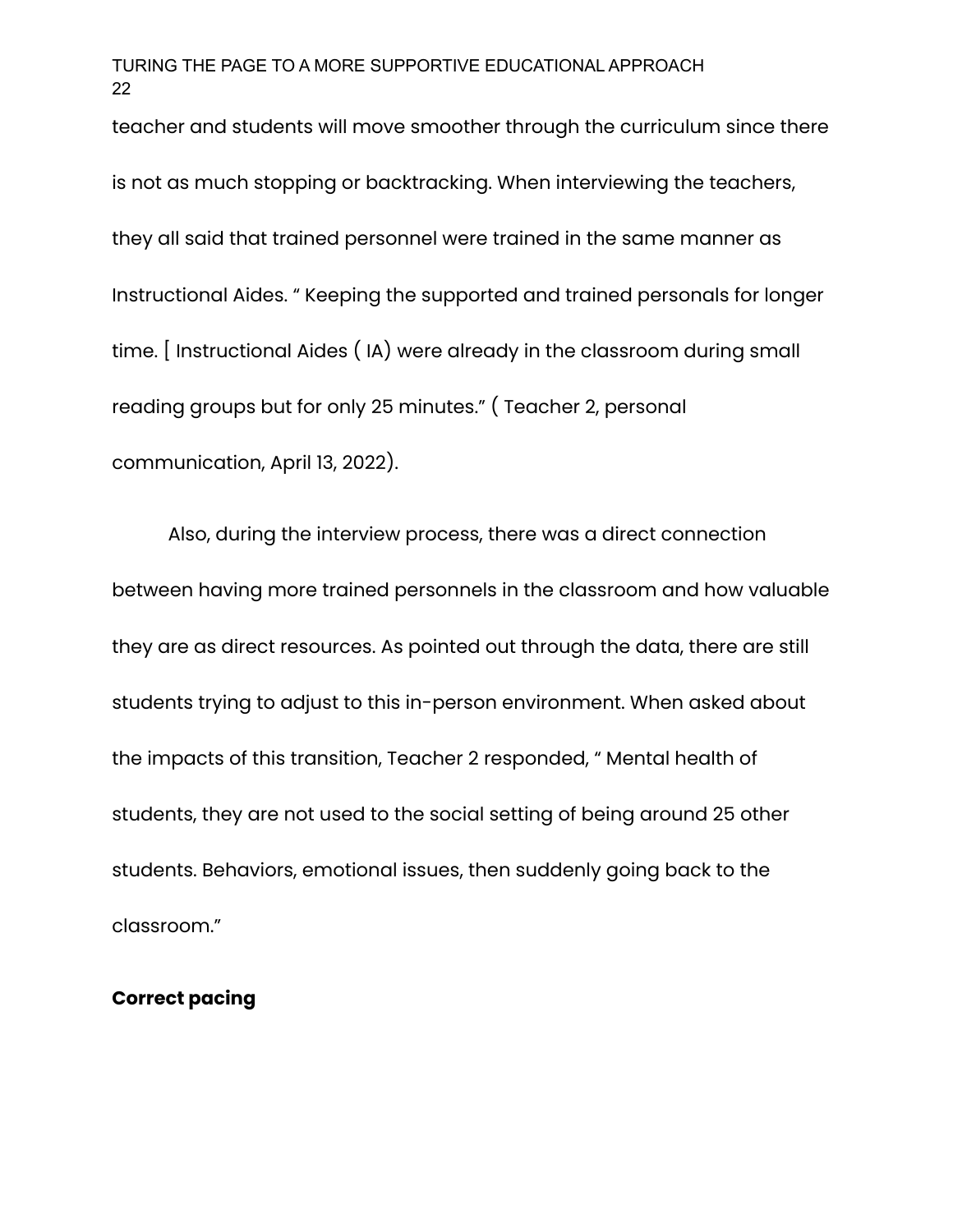Time is always a factor that teachers are fighting against. During this transition to in-person instruction, teachers were already anticipating some of the causes and effects these students would face due to being out of the classroom for so long. The top need is to "reteach" basic needs. However, the need to keep the class moving on time was challenging. Teachers are expressingthat in order for them to correct the pacing for studentsthey would need necessary support so they can work more one-on-one with their students. " They need the instruction at their level…Teachers are able to do for one on one" ( Teacher 1, personal communication, April 7, 2022). At various times, not all the students were in the class (due to multiple factors), so choosing a pace for math and English language arts instructions was a challenge. Teacher 1 went on to illustrate this scenario, " So you're back today. You've been gone for 20 days. Let's think. What do you know, do you know how to do the addition from class?" ( Teacher 1, personal communication, April 7, 2022).

It was shown that if there are instructional aids and other trained personnel in the classroom, and they remain in the school, they provide the necessary support to improve any potential educational gaps. "Research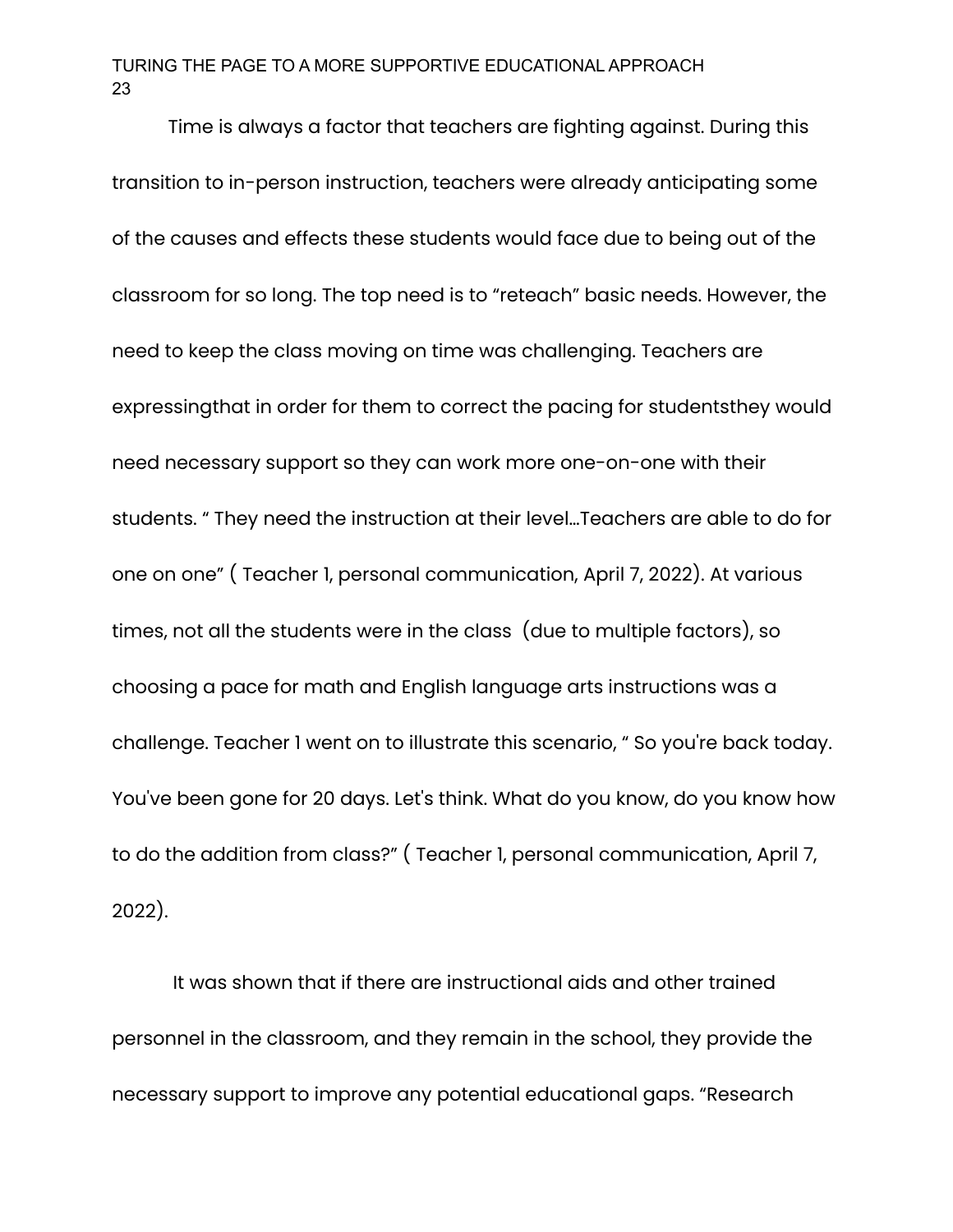suggests that in-school tutoring from a highly trained teacher or aide, ideally one-on-one or in a small group, can help students who are behind catch up academically" ( Goldstein, 2022). However, based on the literature(Fensterward 2022), it is known that budget cuts are making it highly challenging for teachers to perform. Luckily some of the funding has been placed to support the children with extra one-on-one tutoring with trained personnel, including instructional aides. "Billions of federal stimulus dollars are flowing to districts for tutoring and other supports.." ( Goldstein 2022). An interesting connection between correcting the pace for students and the need for support is that support comes in a variety of different forms, including volunteers and outside organizations. " it takes a community. It takes everyone to help the students out." ( Teacher 3, personal communication, April 8, 2022).

## **Smaller class sizes**

A third theme that emerged during the research process was the necessity of having smaller class sizes. It provides more personal relationships for students and teachers, but now students are less likely to fall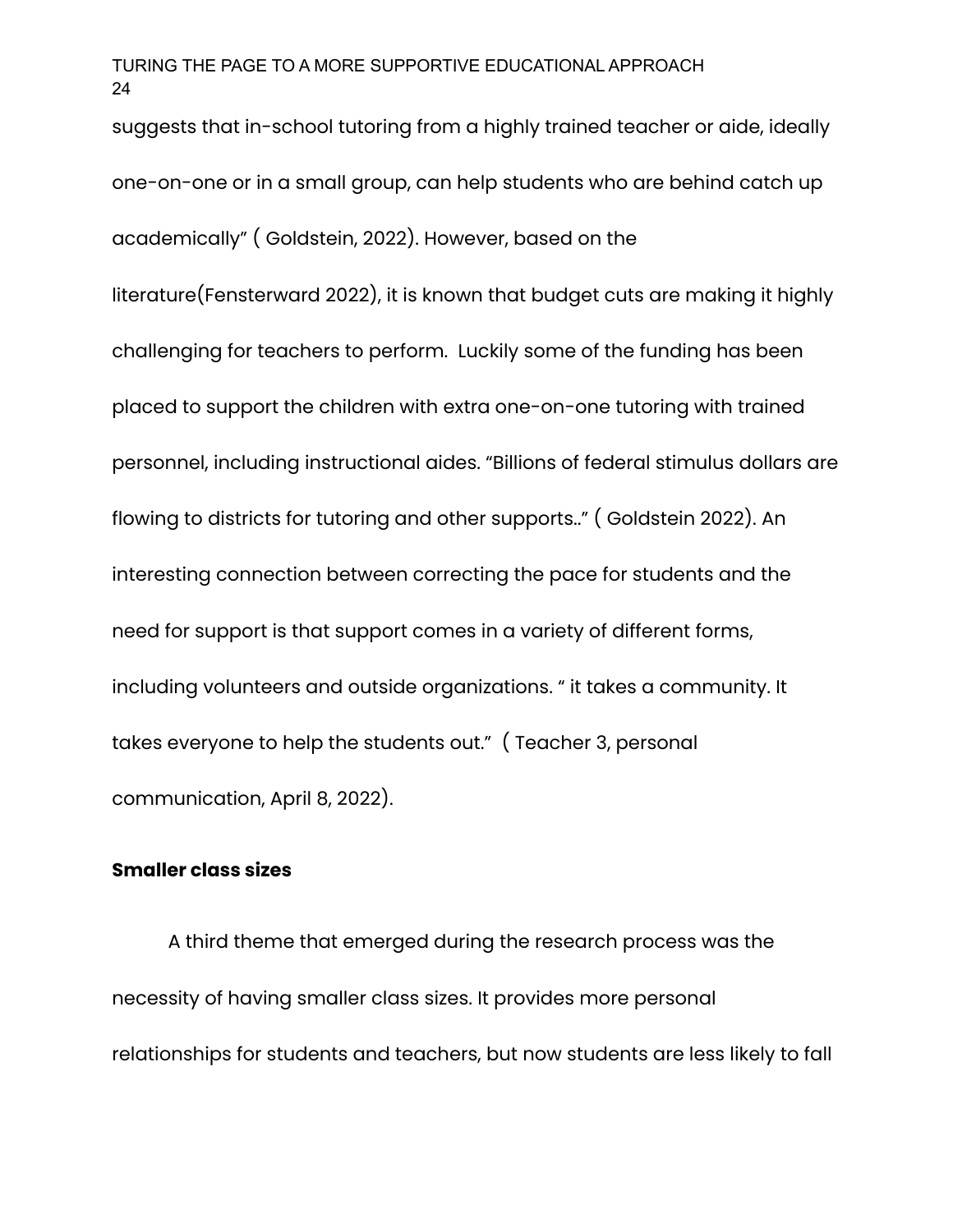through the cracks. All of the interviewed teachers referenced that smaller class sizes are directly related to effectiveness. Since there are more one-on-one and interpersonal interactions, the students can work with fewer distractions.

When interviewing the teachers and Instructional Aides, nearly all referenced a form of distraction due to having multiple students in a class. " Even working in a room full of other students, they get easily distracted." ( Teacher 3, personal communication, April 8, 2022).

Quoted from interviewed teachers, " reorganization of student rosters into smaller class sizes by leveling our kids based their reading leaves, one teacher will have the lower-level students who are struggling with reading while the other has the higher levels so there are proper instructions" ( Teacher 3, personal communication, April 8, 2022).

Sadly based on the literature, we see that with funding being taken from school districts, reducing class sizes is unlikely. " Advocates for low-income children challenged layoffs by seniority… They argued that the last-in, first-out system of layoffs disproportionately harms low-income schools, staffed by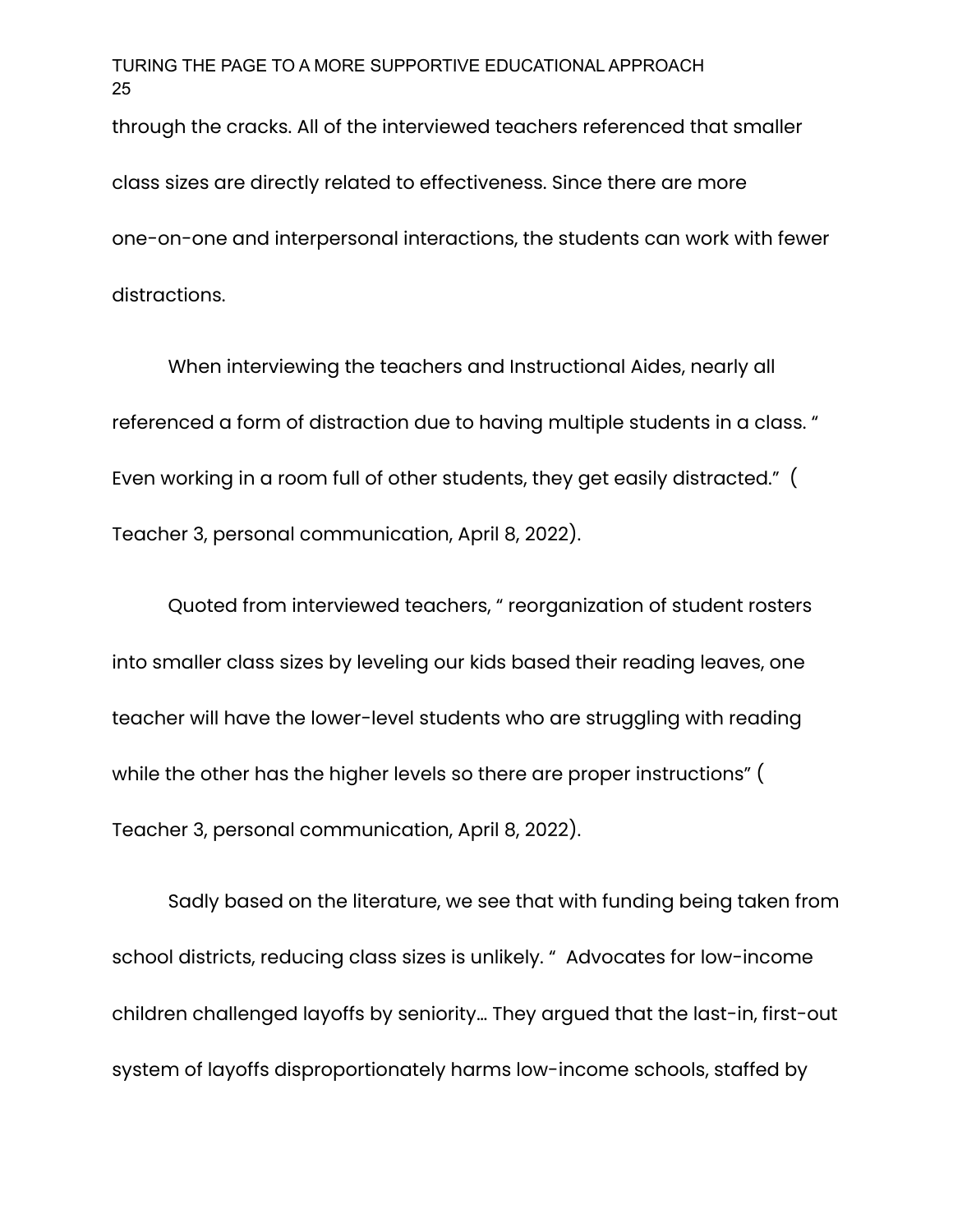new teachers, and doesn't factor in teacher effectiveness.". (Fensterward 2022).

## **Conclusion**

Of the three action options, I recommend correcting the pace for students by having small groups. We are including and requesting that trained personnel be in the classroom during this time of small groups. Second, by correcting the pace for students in need of a slower or faster pace, the teacher can evaluate the needs of the students at a much quicker rate, avoiding any forming gaps. Based on the literature and the data collected in the interviewing process, I am confident that this is the best solution to better support teachers and students transitioning from virtual learning to in-person.

## **Concessions**

While I chose the correct pacing for students, by utilizing small groups based on the student's reading levels as the best action option moving forward, the other two options have considerable strengths. For example, time is required to evaluate each student to determine which reading group the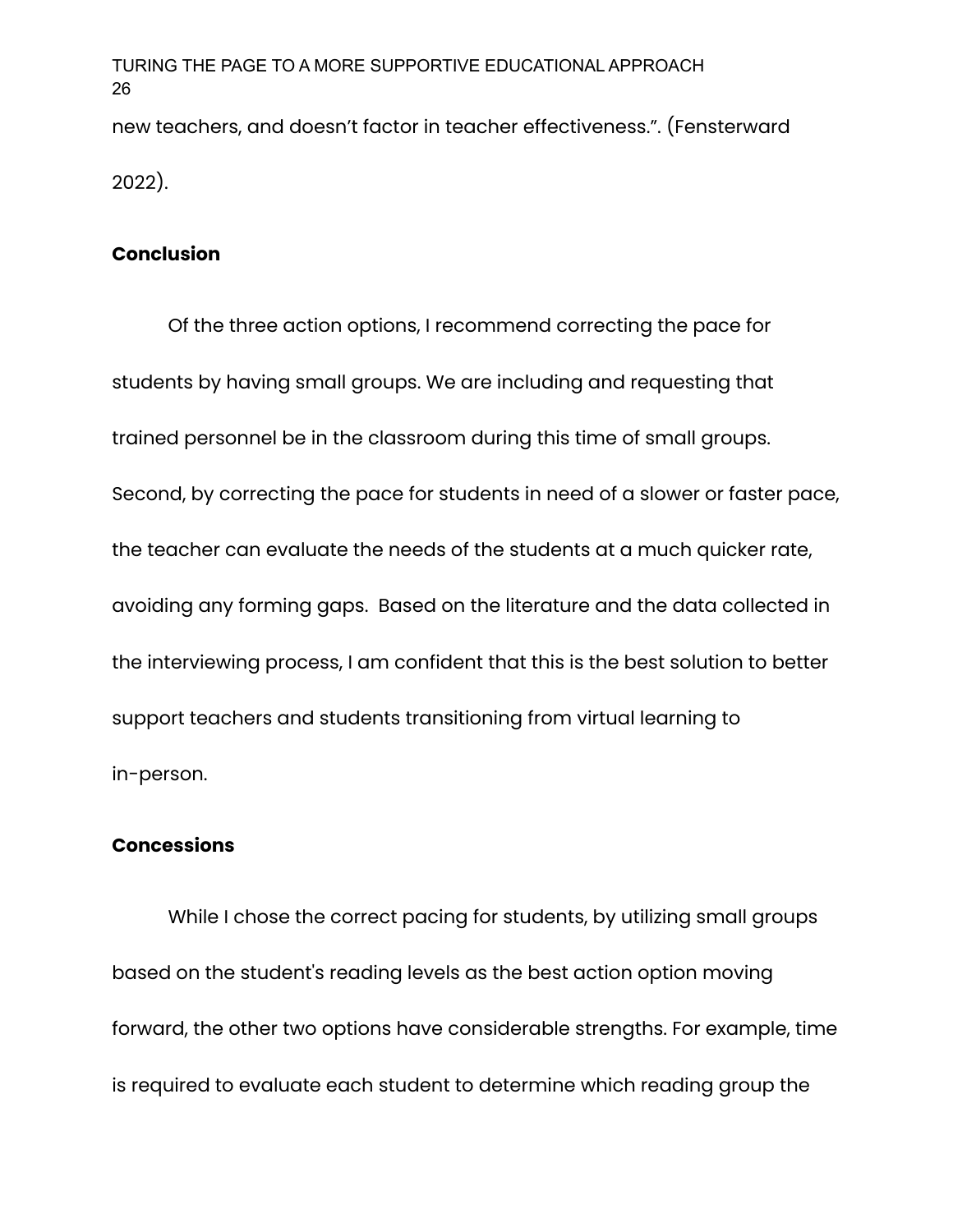students will be placed in. Although there's a high chance of it being effective,

Correct pacing using small groups will need time to move the students

towards the state's goals.

Inevitably, when small groups require more hands-on-deck, there will be some form of financial issue. However, this can also be overlooked by focusing on parent volunteers to come and support during those times.

## **Limitations**

While choosing correct pacing, and referring to small groups based on the students' reading levels, as my recommended action option, there are still limitations to recognize. For example, time and cost are still an adversary. Nevertheless, this action will require teachers to reevaluate the schedule of their lessons. They ( staff at Ocean Elementary $^3) \,$  will need to determine who will have which aides during which time. Another limitation would be determining if all grade levels will shift into a more 'small group' dominant instruction

## **Potential negative outcomes**

<sup>&</sup>lt;sup>3</sup> \*Pseudonyms have been used for the names of people, places, and organizations.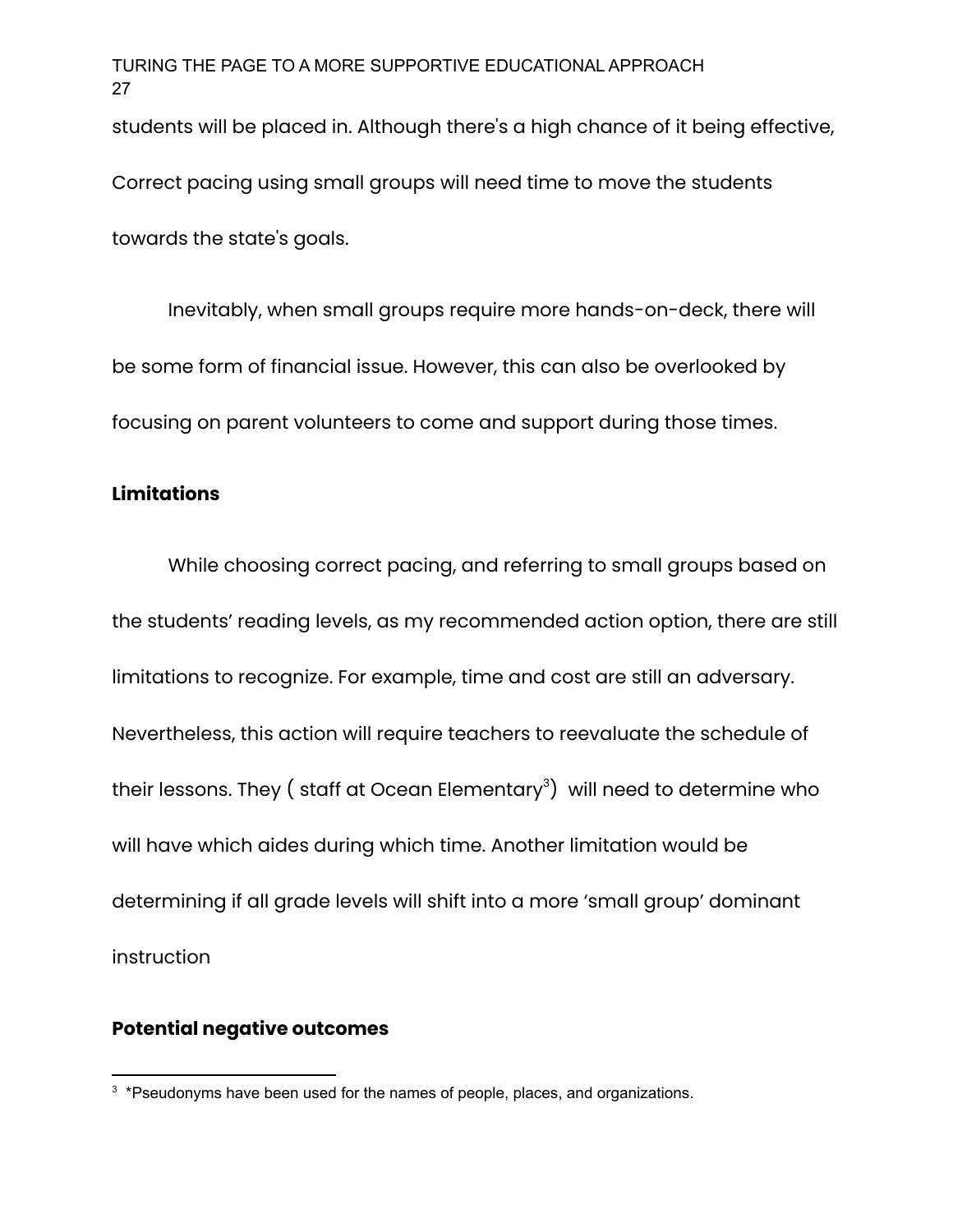There are some possible negative outcomes to consider in this action option. For instance, it is unclear what the "correct pacing" refers to, and it varies depending on the grade level, the teacher's ability, and the evaluations of the student's test score. Regardless of effectiveness or finically qualification, this would require a direct change in design and curriculum and teachers might be resentful towards any changes. Another potential negative outcome would be that there will be a shortage of teachers since there are budget cuts. Due to recent budget cuts, teachers are forced into overcrowded classrooms, making it difficult to find time for small groups.

#### **Conclusion**

Despite all limitations or potential adverse outcomes, I still recommend correct pacing: small groups as the best action option to solve the issues during the transition from remote learning to in-person learning. This action has the strongest reach of all the actions because it requires the least amount of direct restrictions and since we can use parent volunteers to volunteer during specific hours of the day to support the students in need. While working as an instructional aide and supporting teachers during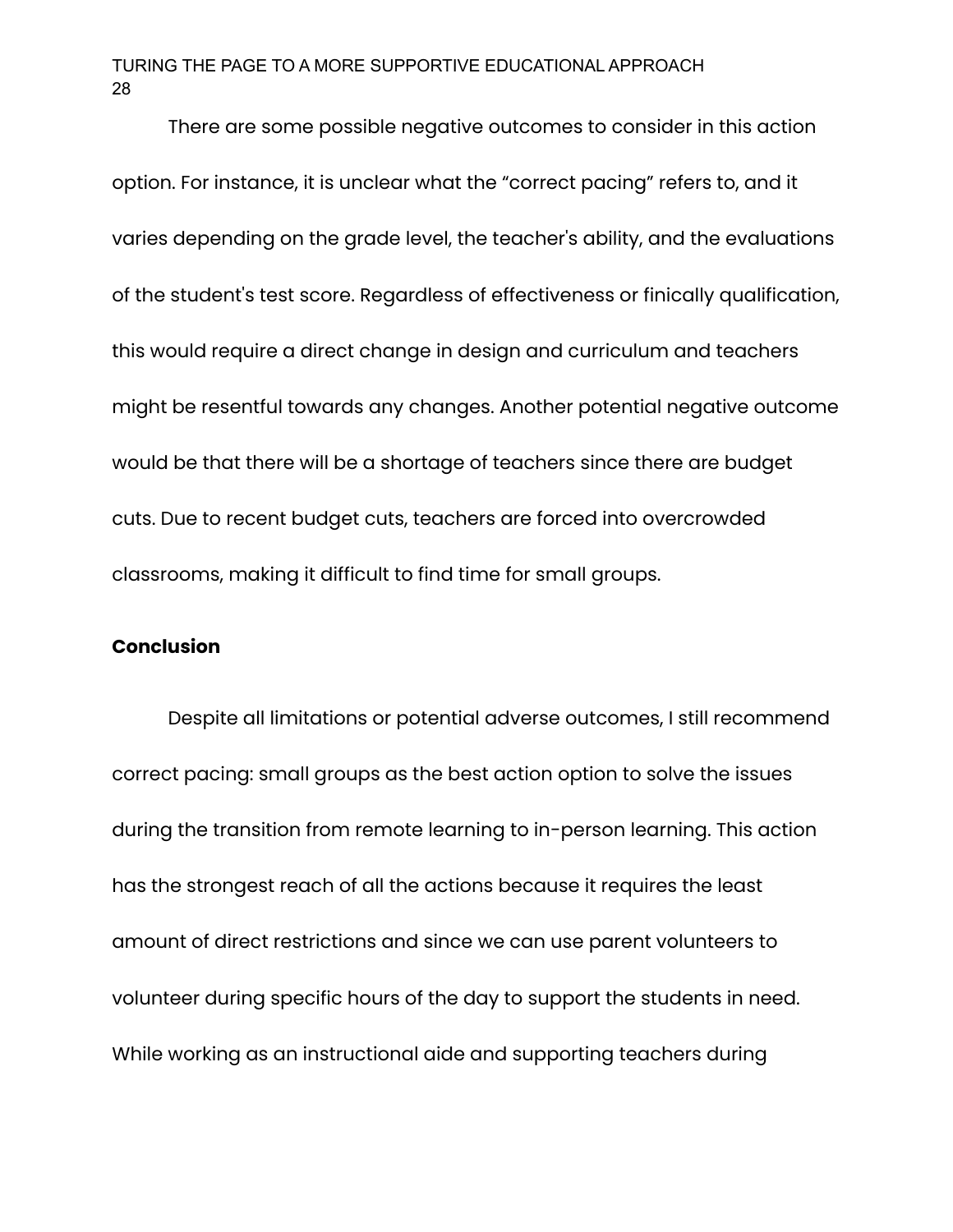reading level-based small groups, it is evident that if we keep the students at their level, they are more likely to reach the pace as the rest of their classmates at a faster rate. This also supports the confidence within the child and their love for reading and learning.

#### **Action Documentation and Critical Reflection**

Many California students have been out of a classroom setting for more than three years. Teachers have been struggling to stay on top of all the changes and challenges that the pandemic created. Adapting is necessary for growth, but how can teachers and students succeed in their academic fields when they do not have the proper resources? Resources come in many different forms and consistencies. It is well known that moving forward, districts, schools, and teachers will need to focus on supporting the students that fell behind academically.

This paper focuses on lessening the negative impacts on students that occurred during the transition from remote learning to in-person learning. After finalizing the tools and topics I was going to explore and critically examine, I partnered with a local elementary school. I interviewed the school's principal and six staff members, including three teachers, instructional aides,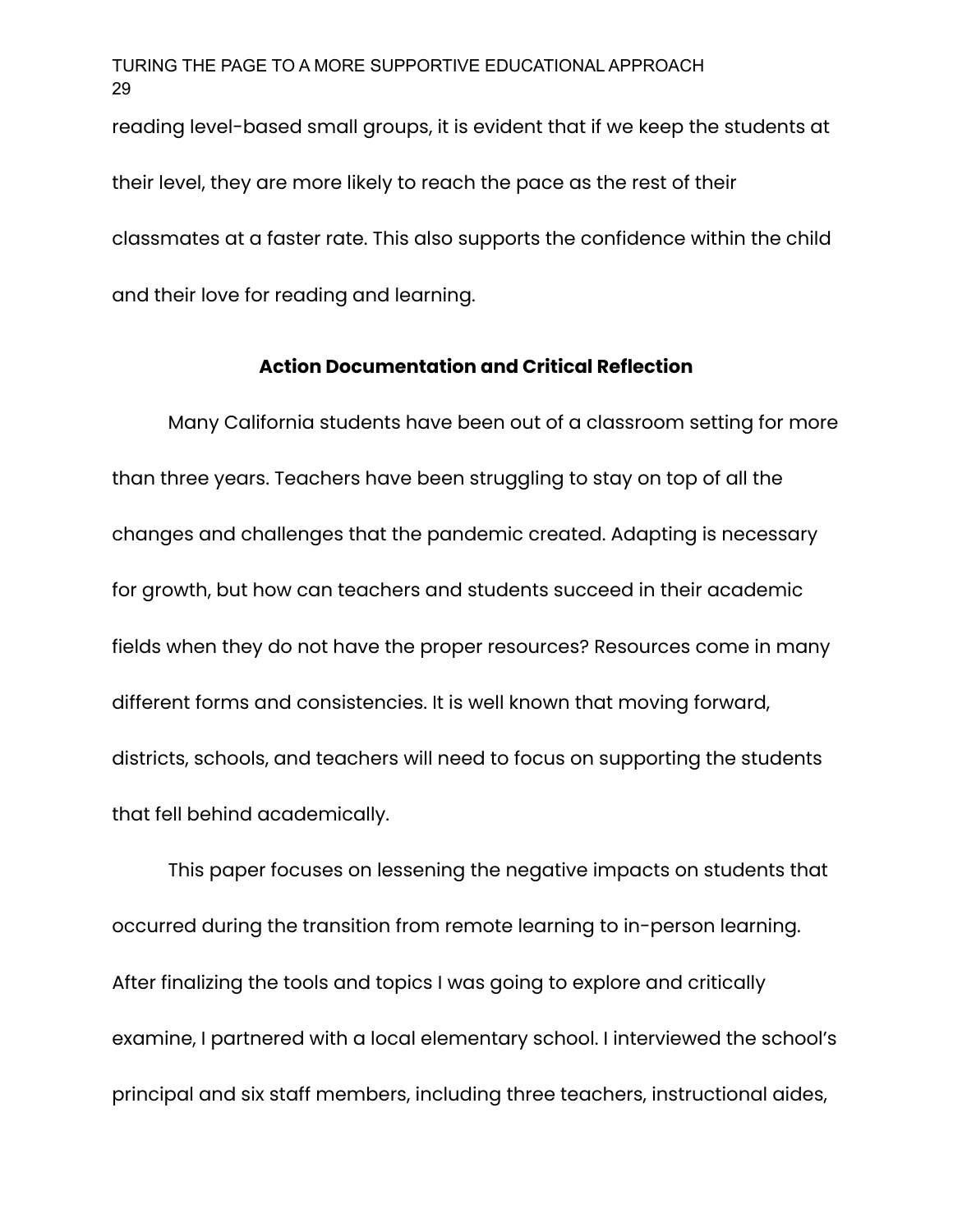and a speech aide. I invited this group of prospective participants to participate because of their relevant influence and experience as teachers and aides and the quality of actions seen through directly working with them.

Three action options emerged after interviewing the participants. Their inputs and stories corresponded with the studies I had researched regarding the impacts students face following the transition to in-person instruction, which guided me in weighing out my action options. The first action option is incorporating more trained personnel in the classroom that can mimic the expectations and guidance of the teacher towards the students. The trained personnel will also be in the classroom during any small group instruction for the teachers, as well as provide support to teachers so teachers can do more one-on-one instruction. The second option action is correct pacing referring to small groups based on the students reading levels. Since students are entering and exiting the classroom at different times due to Covid exposure, Covid contracts, or independent studies, they are retaining and learning the materials at different speeds. So teachers have been integrating small groups to support the needs of all their students; however, they can not fully support their students without resources. The third and final action option is to have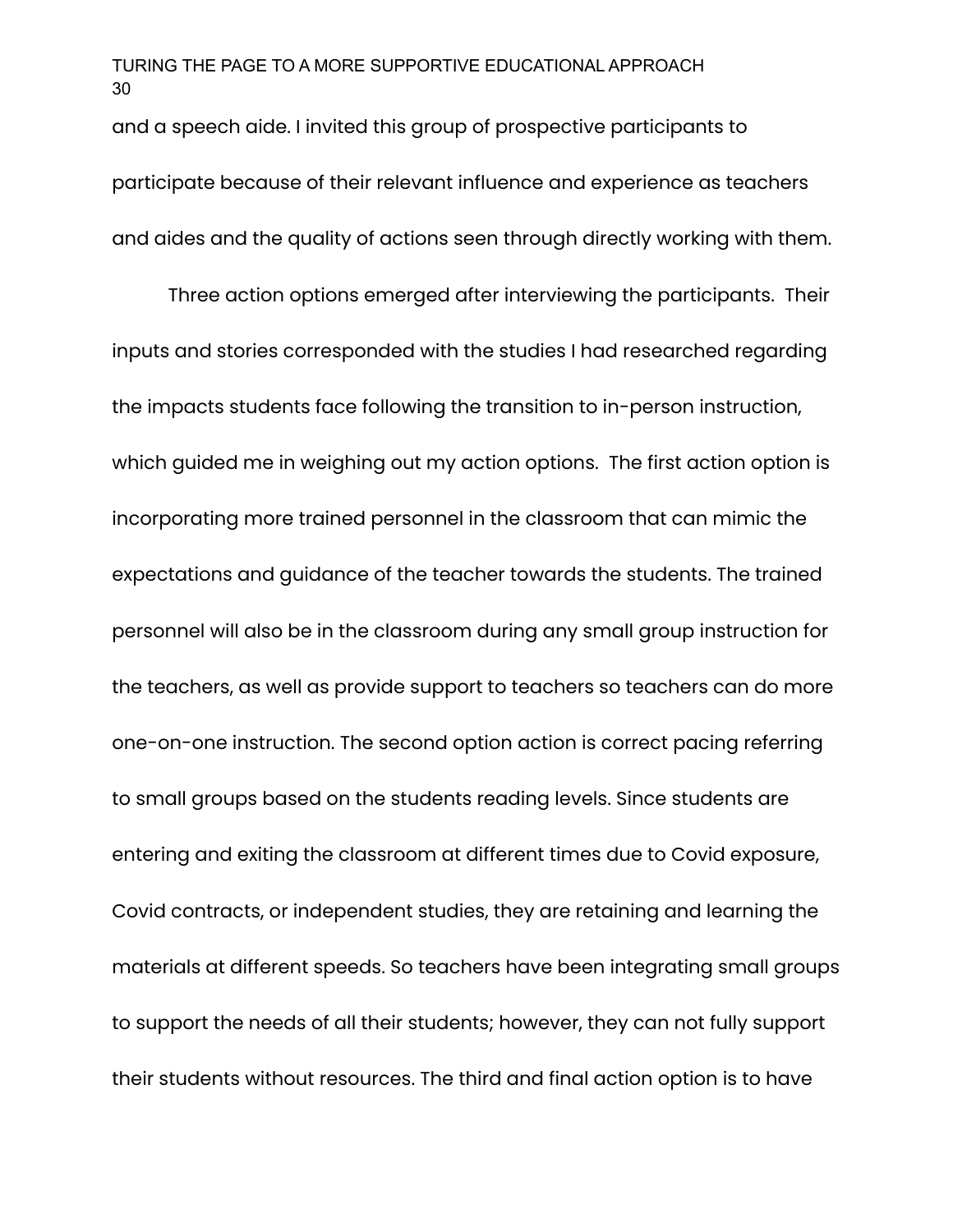smaller class sizes. This would open up the opportunity for teachers to build an interpersonal relationship with their students as well as support them on a more one-on-one level. The recommended action option is to correct the pacing by establishing a routine for small group instruction. This action option was chosen based on the data collected from elementary school teacher interviews, scholarly studies on the importance of instructional aides, and lived experiences in the after-school program setting as well as day school settings. Educators can also integrate this action option at different levels since it provides openness to volunteers. I believe that this is the best action option because I see so much potential for this resource. This can be the first step toward a more inclusive teaching method. In addition, this action is open to take in parent volunteers and outside organizations.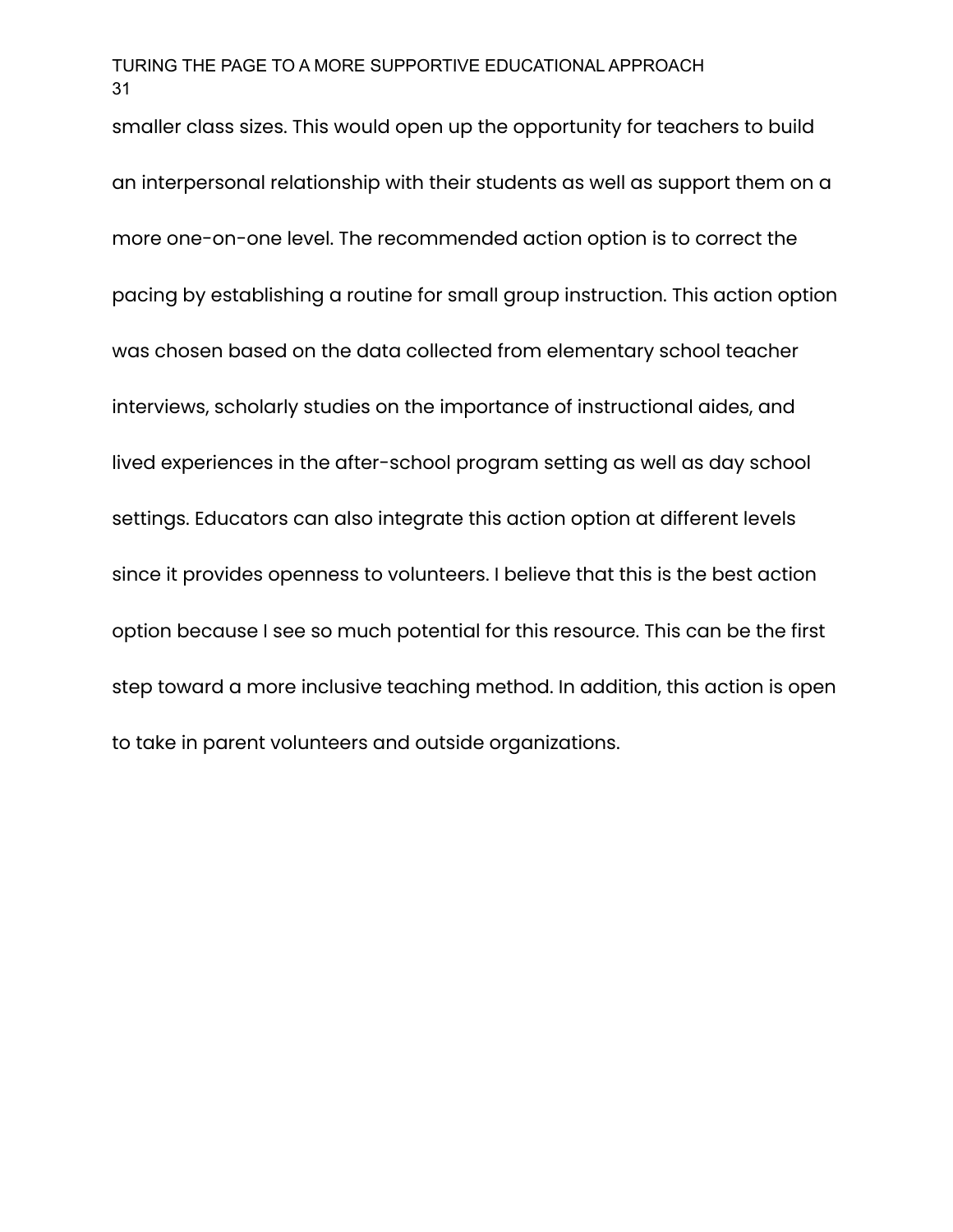# **Volunteers Needed**

Lesson 1

# **TEACHERS AND STUDENTS NEED YOU !**

Our schools need our help! Teachers and students are struggling to get "back to normal" following the transition back to the classroom. We as parents, community members, and guardians must come together to support and encourage those is need.

## WHERE?

Go out and talk to any local school to find out more. Reach out to a teacher. Share your interest in helping with small groups. You can be part of the something bigger for the students

It's essential for students and teachers to get the necessary support and resources they need in order to be in to better their learning and grow in their academic fields.

*Image 2. PDF version of the poster I created reaching out to parent volunteers*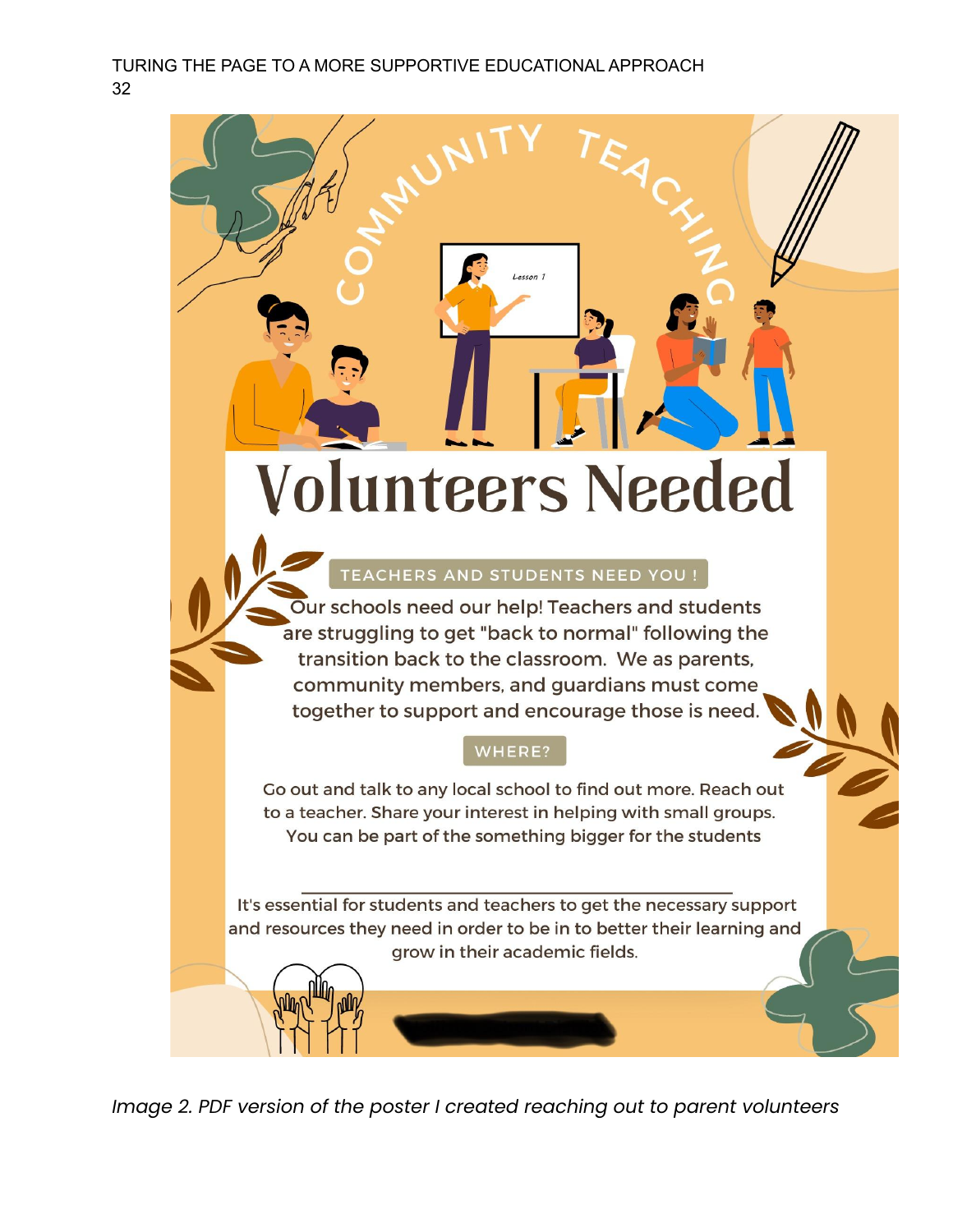#### *that I placed throughout the town.*

| ∎Program: Senior Capstone Project                                                                                                                                                                                                                                                                                                                                                                                                                                                                                                                                                                                                                                                                                                                                                                                                                                                                                                                                                                                                                                                                                                                                                                                                                                                                                                                                                                                                                                                                                                                                                                                                                                                                                                                                                                                                                                                                                                                                                                                                                                                                                                                                                                                                                                                                                                                         |                                  |  |  |  |
|-----------------------------------------------------------------------------------------------------------------------------------------------------------------------------------------------------------------------------------------------------------------------------------------------------------------------------------------------------------------------------------------------------------------------------------------------------------------------------------------------------------------------------------------------------------------------------------------------------------------------------------------------------------------------------------------------------------------------------------------------------------------------------------------------------------------------------------------------------------------------------------------------------------------------------------------------------------------------------------------------------------------------------------------------------------------------------------------------------------------------------------------------------------------------------------------------------------------------------------------------------------------------------------------------------------------------------------------------------------------------------------------------------------------------------------------------------------------------------------------------------------------------------------------------------------------------------------------------------------------------------------------------------------------------------------------------------------------------------------------------------------------------------------------------------------------------------------------------------------------------------------------------------------------------------------------------------------------------------------------------------------------------------------------------------------------------------------------------------------------------------------------------------------------------------------------------------------------------------------------------------------------------------------------------------------------------------------------------------------|----------------------------------|--|--|--|
| Jazmine Polanco <japolanco@csumb.edu></japolanco@csumb.edu>                                                                                                                                                                                                                                                                                                                                                                                                                                                                                                                                                                                                                                                                                                                                                                                                                                                                                                                                                                                                                                                                                                                                                                                                                                                                                                                                                                                                                                                                                                                                                                                                                                                                                                                                                                                                                                                                                                                                                                                                                                                                                                                                                                                                                                                                                               | May 9, 2022, 2:48 PM (1 day ago) |  |  |  |
| To whom it may concern,                                                                                                                                                                                                                                                                                                                                                                                                                                                                                                                                                                                                                                                                                                                                                                                                                                                                                                                                                                                                                                                                                                                                                                                                                                                                                                                                                                                                                                                                                                                                                                                                                                                                                                                                                                                                                                                                                                                                                                                                                                                                                                                                                                                                                                                                                                                                   |                                  |  |  |  |
| Hello, my name is Jazmine Polanco. I am a student at Cal State Monterey, earning my BA in Liberal Studies and a Minor in Human Development. I am currently working on my senior<br>capstone project, where I explore and address themes during the transition from remote learning to in-person learning.<br>This semester, I have worked with my partnered school in the modern behavior between the modern to<br>I researched and collected data on ways to support the staff and students<br>during the transition. The data focused on what could be done and what actions could provide necessary resources.<br>Based on what I gathered from literature reviews and interviews, an action that could take place is a potential partnership with the San Benito school district. While interviewing a<br>teacher, they shared that in a previous academic school year, prior to covid, the Council of Canta Cruz and Can Benito Coun<br>and the district/school site were involved in the <b>Noste</b><br>andparents Program.<br>In almost every interview conducted, one theme that arose was the lack of support for teachers and students, especially for teachers during small groups. The teachers express great<br>concern when sharing that due to the significant gaps students are coming into the classroom; they have to adjust their methods for class instruction. They much rather work in small groups<br>based on the student's level.<br>program would support the teachers as much as they support the students. Some of the advantages of the Foster Grandparents program are stated on the website<br><b>The</b><br>"Measurably improves the academic performance of children and youth who are tutored and mentored. Exposes children and youth to the companionship, emotional stability, and expertise of<br>seniors.".<br>In closing, I appreciate your time and the program's efforts to give back to the community. I believe that a small step in the right and supportive direction can impact the health and education of<br>the students. I can see great work to be done under this potential partnership of working together to support the needs of students and teachers, not excluding the elders working in the program; we<br>can make a difference.<br>I hold to hear from you soon.<br><b>Jazmine Polanco</b> |                                  |  |  |  |



*Image 3. Screenshot of the letter sent to an organization with a group*

*of willing participants trying to reach out to a potential partnership.*

#### *Critical Reflection*

*Beginning the semester, I did not know what to expect in my LS 400:*

*Senior Capstone course. I, and many of my classmates, were extremely*

*nervous and anxious. Not only because, for most, this was our first semester*

*being back on campus taking an in-person course after the Covid-19*

*pandemic, but also because the idea of " capstone" is stressful. While in the*

*Capstone class, I soon began a new job working as an instructional aide in*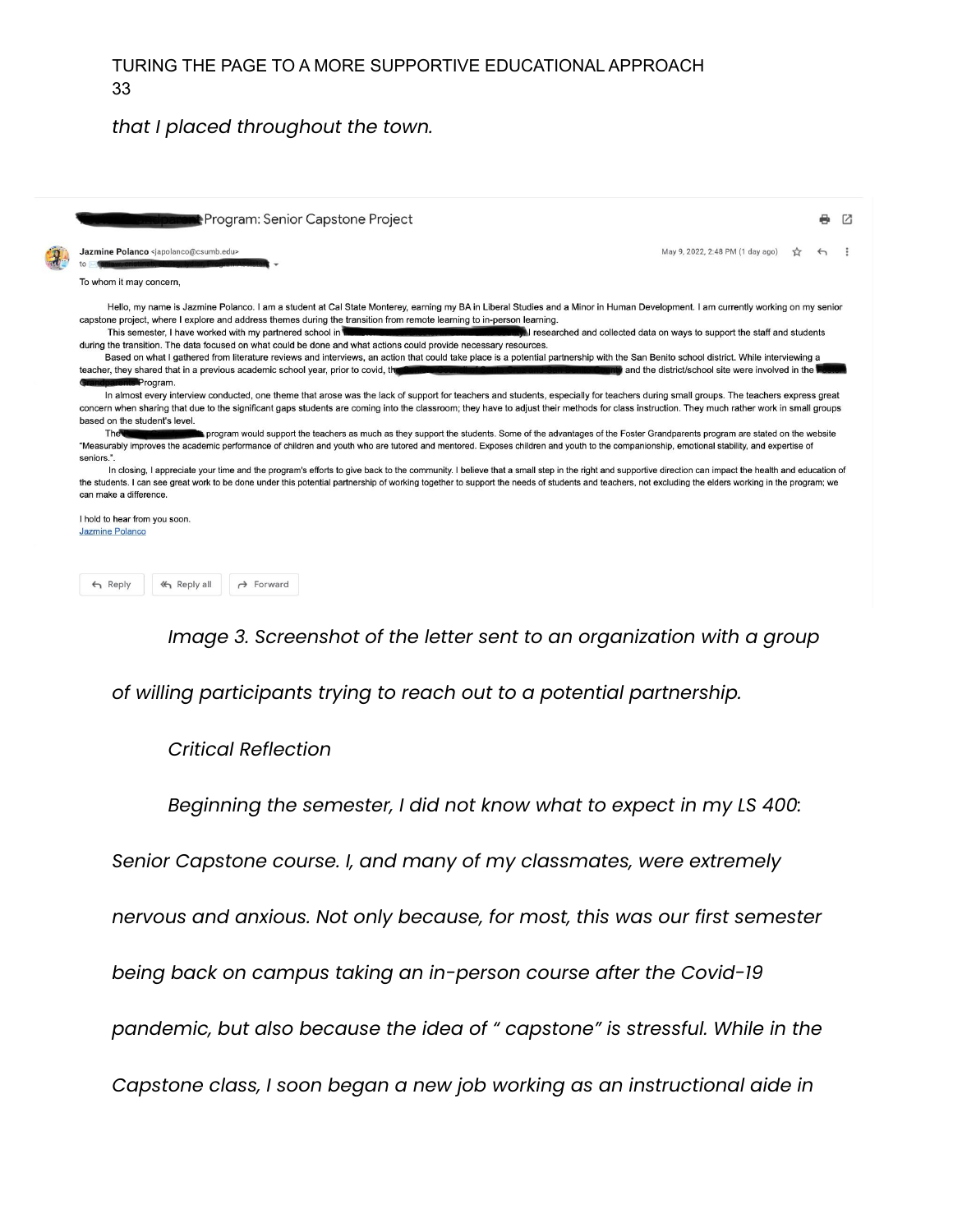*my town's School District. This was the first job where I worked during school hours; usually, I worked after school. I became an Instructional Aide for kindergarten and first grade daily; I also had a fourth and fifth-grade group every other day. The focus of my job was to be their reading teacher during small groups and provide support to the teachers. It was an exciting experience. Not only did I begin to develop new skills, but this experience inspired me for my capstone project. I had teachers share my excitement about me entering the field of education. However, I also saw the stress that these teachers were going through. On one specific day, I had a teacher express gratitude for all I helped her and her students. At that moment, I knew I needed and wanted to find a way to help with more.*

*Going into this capstone project, I found it challenging to keep my bias out of focus. I had believed that I knew what the teachers were going to reference or point to; however, I was quick to change my mindset. Following the interviews, I realized that despite having some background in education, I had overlooked some of the needs of the students.*

*As I began to move toward potential action options and solutions, I began to stress out. I thought I would not find anything that would "really*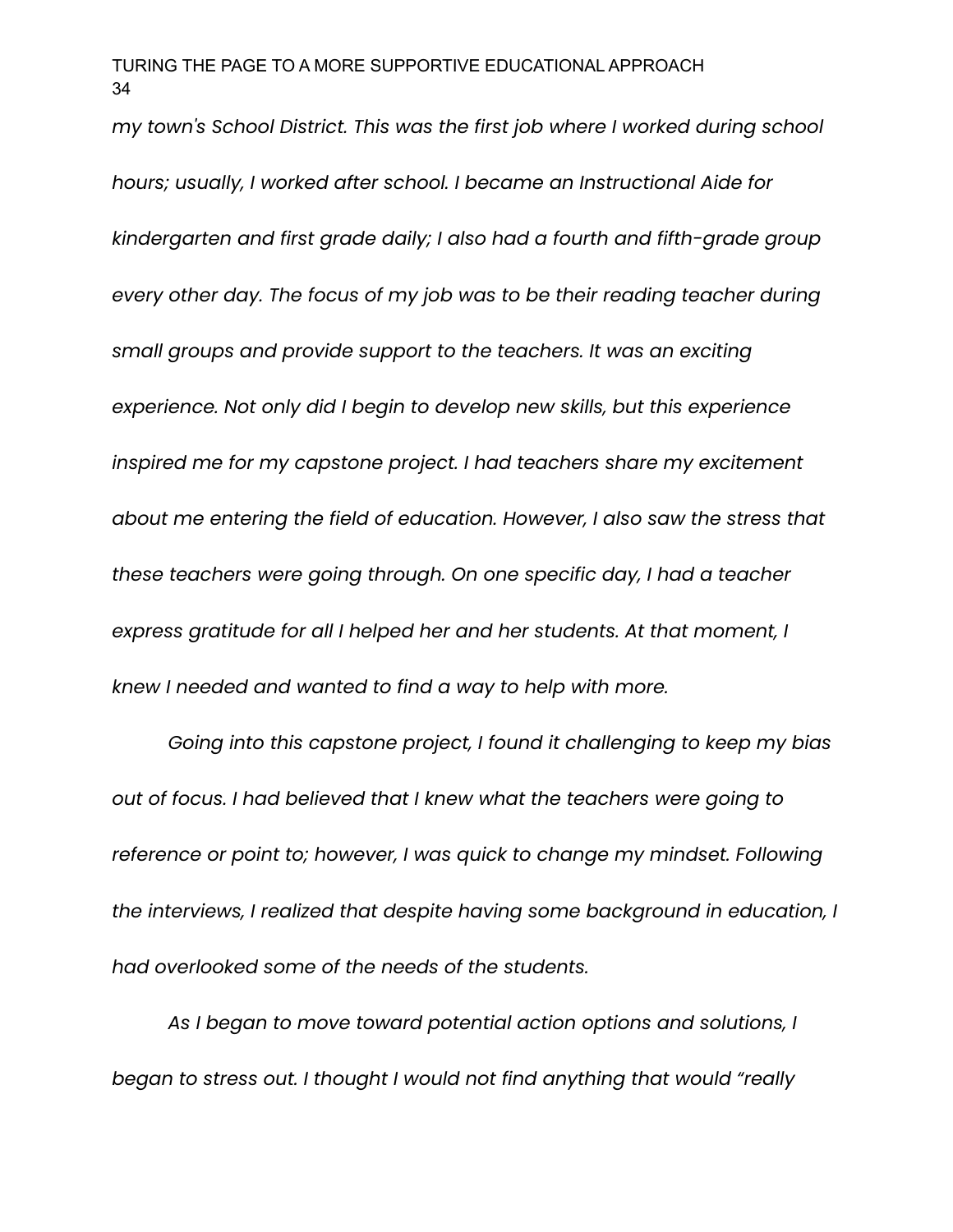*make a difference." After some reflection and talking to my peers, I realized that the changes and support I have been providing and am trying to do is the first step toward change. This project has provided me with so much insight and knowledge as a future educator. I will continue to advocate for additional support for teachers and students.*

#### *Synthesis and Integration*

As an undergraduate student at California State University Monterey Bay (CSUMB), my time has been, at times, challenging but ultimately rewarding. This was the first semester since transferring in 2019 when I spent my time physically on campus. The required coursework, Liberal Studies (LS) MLOs, and this action research project have positively impacted and equipped me in my professional development. Beginning with MLO 1: Developing Educator, I learned to become more confident in my skills to think, write, and speak critically regarding the subject matter of my project and in the context of a California public educator. I began to incorporate and reflect on the skills I was developing and implement them in my careers in an after-school and day school setting. By being provided an opportunity to work alongside educators and the community who have aided me through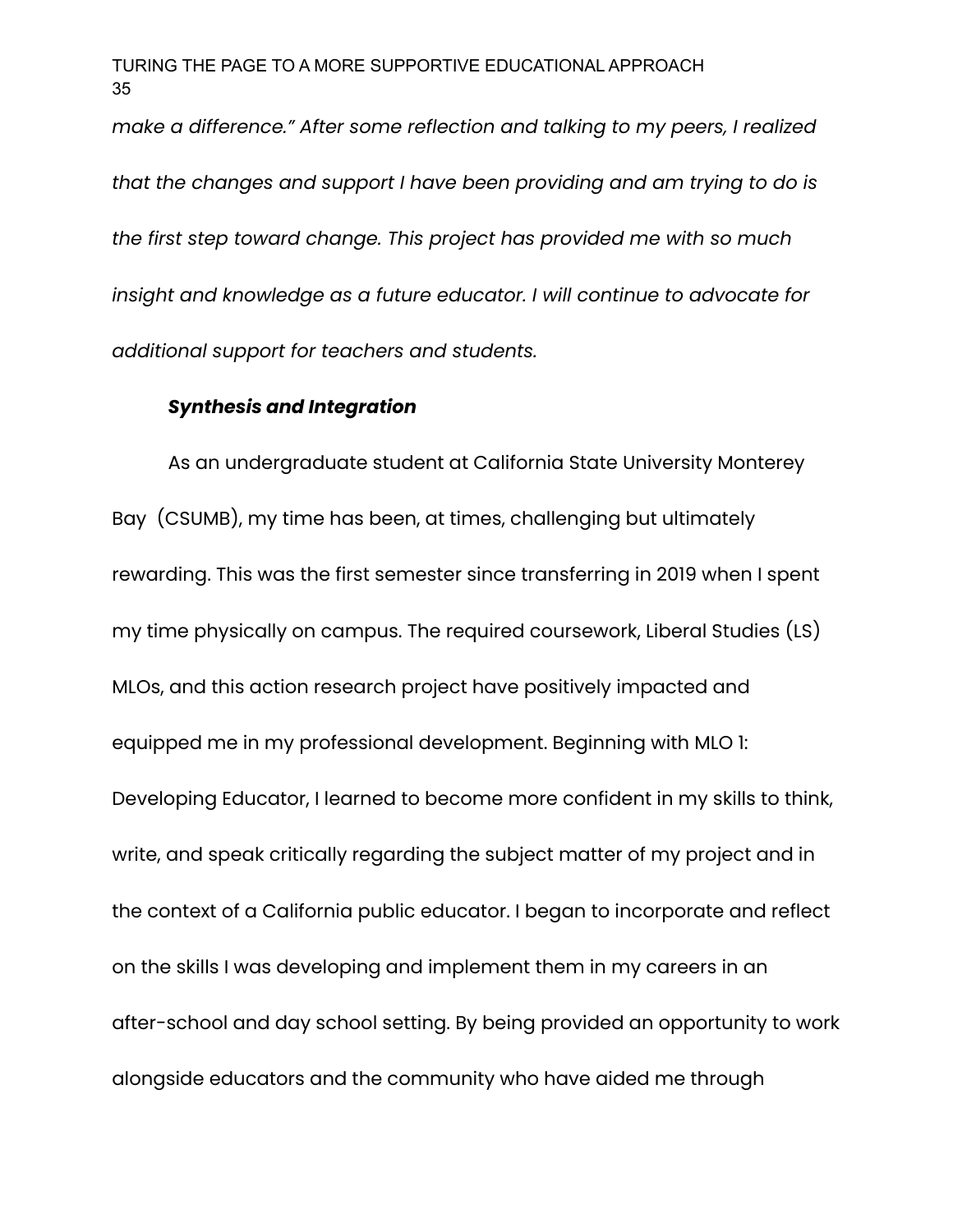interviews and mentorship, I have understood the responsibilities of a

California public educator in the classroom, community, State, and National contexts. Referring to MLO 2: Diversity and Multicultural Scholar, I was able to reflect on my education and environment and transform ideas critically. Of course, over the last two years, technology has been an enormous component of education. I have first-hand experience with the push and pull effects that technology has played.

Additionally, in terms of MLO 5: Subject Matter Generalist, I recognize my newfound experience of completing a coherent depth of a study within my action research project. As I continue to move forward in my career as an educator, I must familiarize myself with current pedagogical practices, literature, studies, and my passion for student achievement and well-being. I felt that I had been trying to move in this direction, but now I can identify the needed tools. My greatest takeaway after completing this project is that I have the power to inspire, inform, and educate others, which will be a lesson I pass on to my students.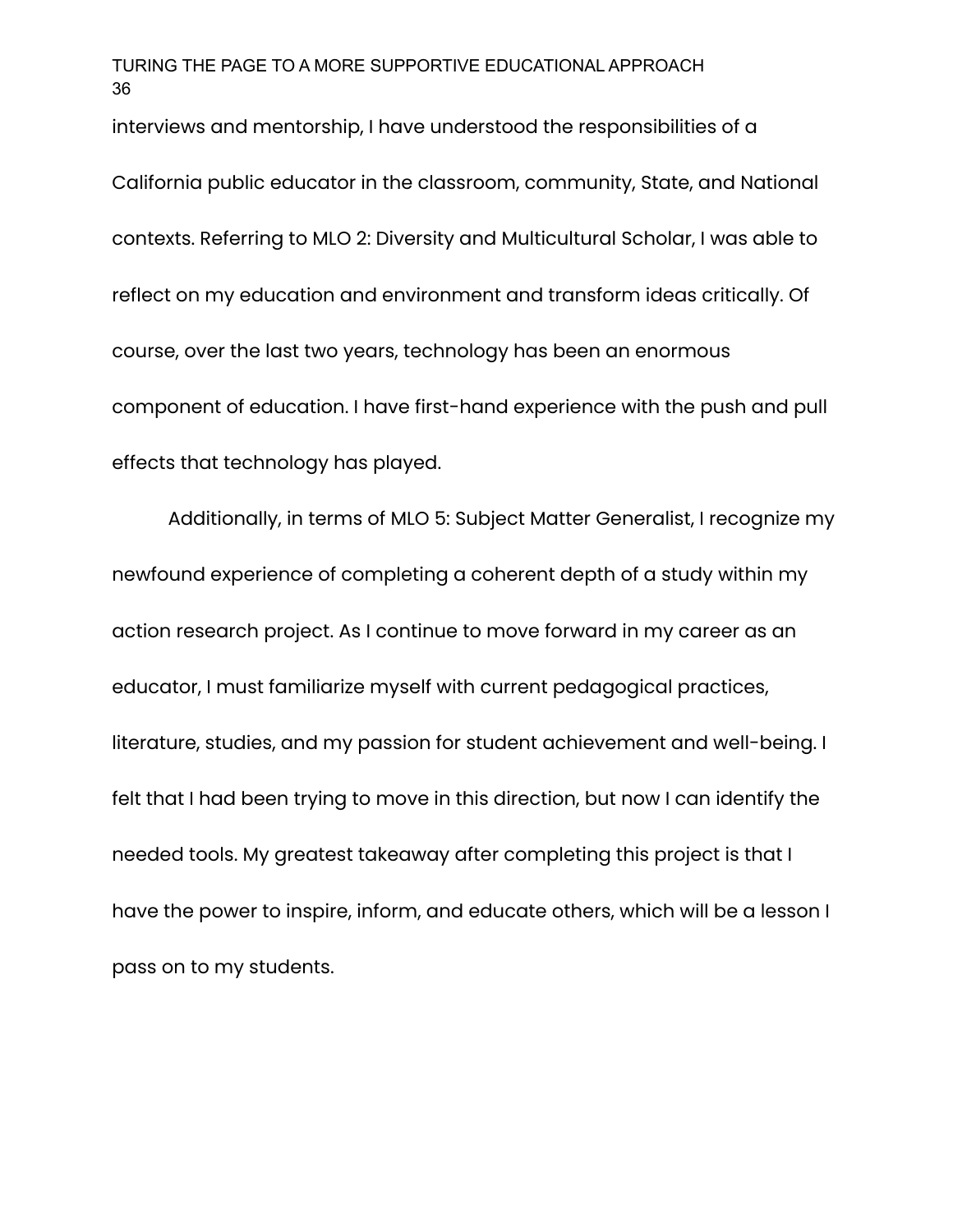## **Reference**

Dickler, Jessica. "Virtual School Resulted in 'Significant' Academic Learning

Loss, Study Finds." CNBC, CNBC, 12 Oct. 2021,

https://www.cnbc.com/2021/03/30/learning-loss-from-virtual-school-

due-to-covid-is-significant-.html.

Esquivel, Paloma, et al. "A Generation Left behind? Online Learning Cheats

Poor Students, Times Survey Finds." Los Angeles Times, Los Angeles

Times, 13 Aug. 2020,

https://www.latimes.com/california/story/2020-08-13/online-learning-f ails-low-income-students-covid-19-left-behind-project.

Fensterwald, John. "Layoff Notices Are Back in Some California School Districts in a Year of Plenty: How Come?" EdSource, EdSource, 14 Mar. 2022, https://edsource.org/2022/layoff-notices-are-back-in-some-california -school-districts-in-a-year-of-plenty-how-come/668554.

Goldstein, Dana. "It's 'Alarming': Children Are Severely behind in Reading." The New York Times, The New York Times, 8 Mar. 2022,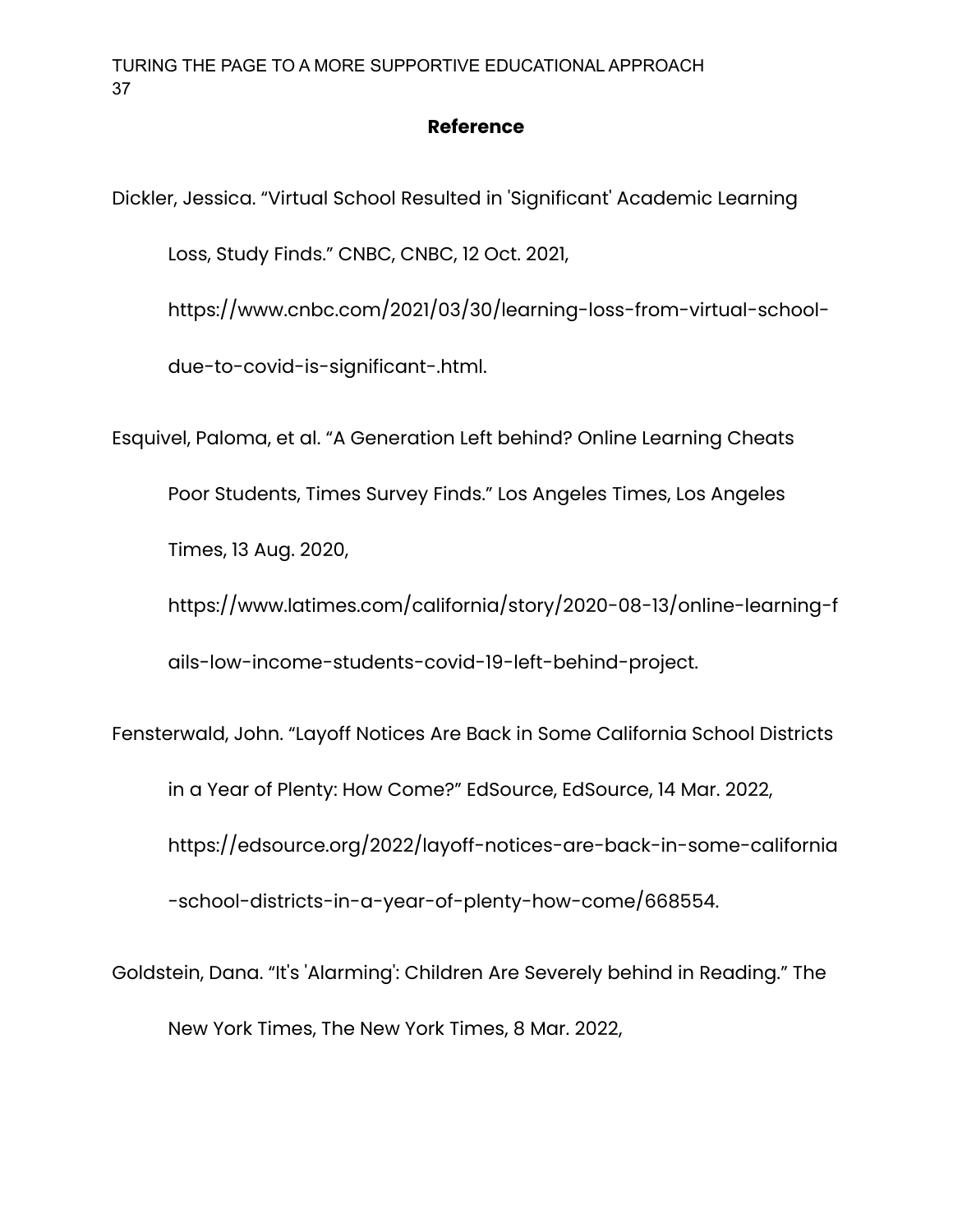https://www.nytimes.com/2022/03/08/us/pandemic-schools-readingcrisis.html?referringSource=articleShare.

Goldstein, Dana. "Does It Hurt Children to Measure Pandemic Learning Loss?"

The New York Times, The New York Times, 8 Apr. 2021,

https://www.nytimes.com/2021/04/08/us/school-testing-education-co vid.html.

Jacobson, Linda. "'We Have First-Graders Who Can't Sing the Alphabet Song':

Pandemic Continues to Push Young Readers off Track, New Data Shows." 'We Have First-Graders Who Can't Sing the Alphabet Song': Pandemic Continues to Push Young Readers Off Track, New Data Shows, 16 Feb. 2022,

https://www.the74million.org/article/we-have-first-graders-who-cantsing-the-alphabet-song-pandemic-continues-to-push-young-reader s-off-track-new-data-shows/.

Network, The Learning. "What Students Are Saying about 'Learning Loss' during the Pandemic." The New York Times, The New York Times, 29 Apr. 2021, https://www.nytimes.com/2021/04/29/learning/what-students-are-say